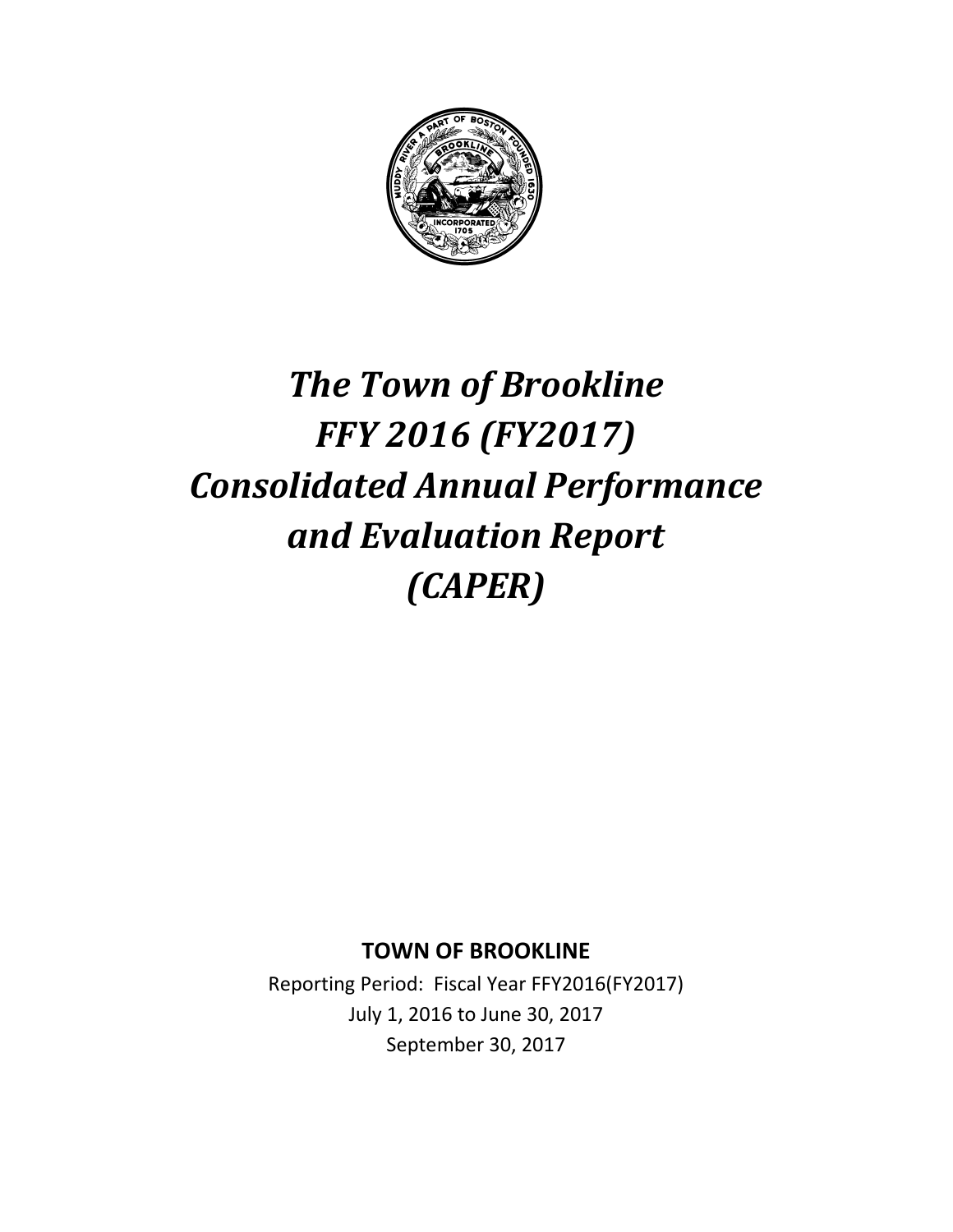## **Table of Contents**

|                |                | A. CR-05: Goals and Outcomes                                 | $1 - 6$   |
|----------------|----------------|--------------------------------------------------------------|-----------|
| <b>B.</b>      |                | CR-10: Racial and Ethnic Composition<br>of Families Assisted | 7         |
|                |                | C. CR-15: Resources and Investments                          | $8 - 9$   |
|                |                | D. CR-20: Affordable Housing                                 | $10 - 12$ |
|                |                | E. CR-25: Homeless and Other Special Needs                   | $13 - 15$ |
|                |                | F. CR-30: Public Housing                                     | $16 - 17$ |
| G.             |                | CR-35: Other Actions                                         | $18 - 21$ |
| H.             |                | CR-40: Monitoring                                            | $22 - 23$ |
| $\mathbf{I}$ . | $CR-45$ : CDBG |                                                              | 23        |

ATTACHMENT

PR-26 Financial Summary Report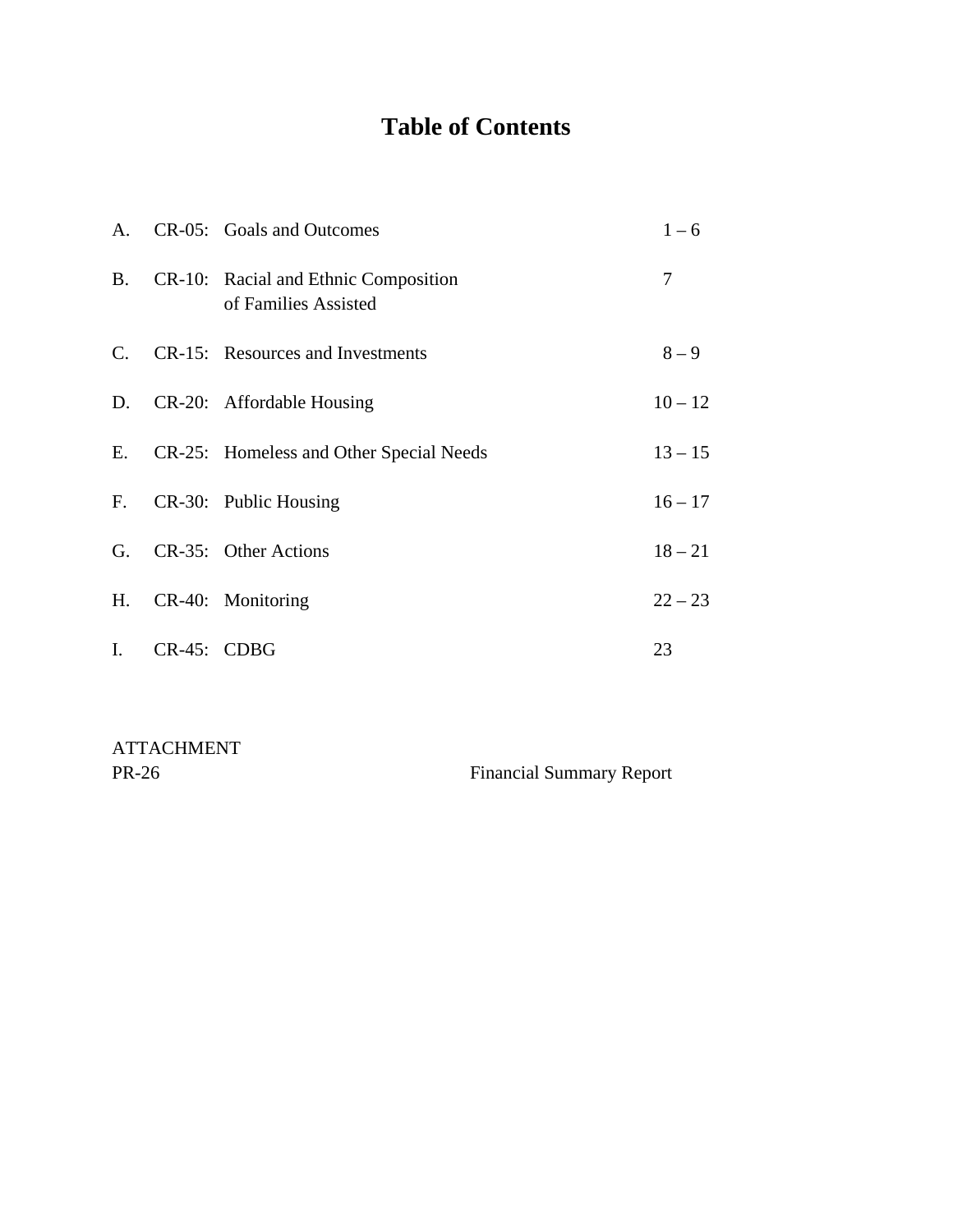### **CR‐05 ‐ Goals and Outcomes**

### **Progress the jurisdiction has made in carrying out its strategic plan and its action plan. 91.520(a)**

This could be an overview that includes major initiatives and highlights that were proposed and executed throughout the program year.

Over the course of FY 2017, the Town served as the steward of federal CDBG funds, which were effectively administered to over fourteen subrecipients, including Town‐affiliated agencies, non‐profit housing and social service providers. As in past years, program success was measured by the extent to which subrecipients effectively met local needs as defined in their contracts, mirroring the priorities put forth in the Town's Consolidated and Annual Actions Plans. As of June 30th, the Town had <sup>a</sup> 1.16 program funding ratio.

**Public Facilities:** The Town's goal to enhance public facilities in <sup>a</sup> major corridor continued as part of the Gateway East project. After submitting revised plans to the Massachusetts Department of Transportation in May 2016, <sup>a</sup> design public hearing was held in April 2017. Plans are moving toward 75/100 percent design, with and 75 percent plans on target to be submitted to MassDOT in late September. Preliminary tasks related to right-of-way acquisition have been undertaken. The Gateway East project is on course for public bid in calendar year 2018.

**Affordable Housing:** Brookline's affordable housing policies and program reflect the Town's commitment in its Annual Plan to create and/or preserve rental and affordable housing. In FY 2017, Pine Street Inn's Beals Street project, which provides 31 units of "enhanced" single room occcupancy (SRO) housing for extremely low‐income households, was closed out. The Town's affordable rental housing preservation goals were met through the investment of CDBG and HOME funds toward capital project costs for housing units at <sup>a</sup> number of developments owned by the Brookline Housing Authority. The Town continued to serve income‐qualified renters by working with developers of rental properties to provide units under the Town's inclusionary zoning requirements or through Chapter 40B Comprehensive Permits, which could result in <sup>a</sup> significant number of new affordable housing units serving households below 50, 80, and 100 percent of AMI over the next several years. In FY 17, <sup>a</sup> total of 85 affordable rental units received Town approval through the Comprehensive Permit (40B) process, including <sup>a</sup> 62 unit project to which the Town has made <sup>a</sup> preliminarily \$2.5 million commitment.

**Public Services:** Throughout the Town's history of receiving entitlement funds, the goal of providing public services to its residents has been <sup>a</sup> high priority. The Town's seven CDBG‐funded social programs serve <sup>a</sup> diverse constituency and offer <sup>a</sup> wide array of services, ranging from employment resources to counseling and literacy. The Town continues to work with service providers to ensure that its most vulnerable citizens ‐‐ including youths, the elderly and those learning English as <sup>a</sup> second language – have access to the services they need to thrive in the community.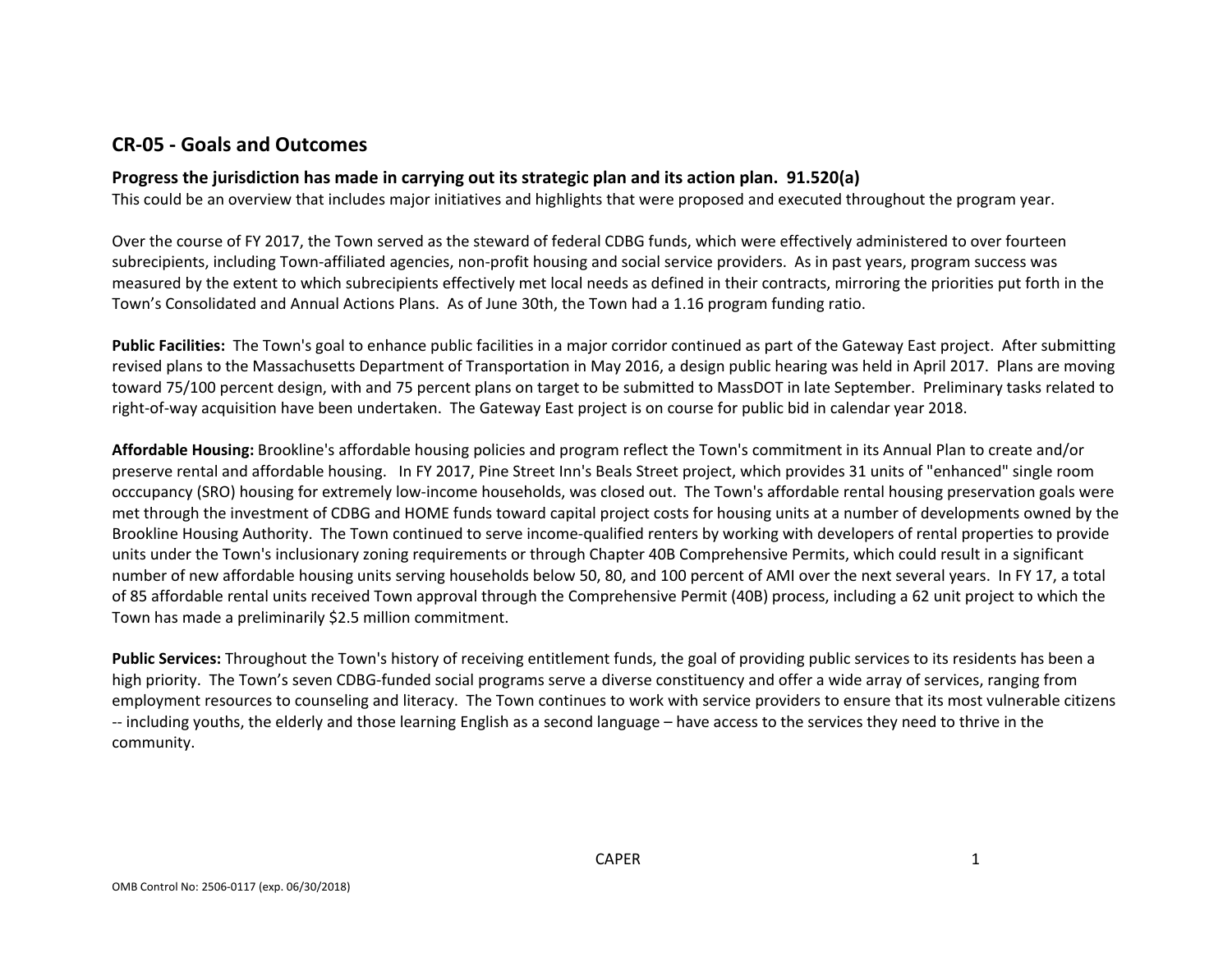**Supportive services to the homeless and at‐risk of homeless:** In FY17, the Brookline Community Mental Health Center was awarded ESG funds to provide homeless prevention, rapid‐rehousing, street outreach, and shelter services to individuals and families that were homeless or at‐risk of homelessness.

### Comparison of the proposed versus actual outcomes for each outcome measure submitted with the consolidated plan and **explain, if applicable, why progress was not made toward meeting goals and objectives. 91.520(g)**

Categories, priority levels, funding sources and amounts, outcomes/objectives, goal outcome indicators, units of measure, targets, actual outcomes/outputs, and percentage completed for each of the grantee's program year goals.

| Goal                                                     | Category              | Source /<br><b>Amount</b> | Indicator                   | Unit of<br><b>Measure</b>    | <b>Expected</b><br><b>Strategic</b> | Actual-<br><b>Strategic</b><br>Plan | Percent<br>Complete | <b>Expected</b><br>Program | Actual-<br>Program<br>Year | Percent<br>Complete |
|----------------------------------------------------------|-----------------------|---------------------------|-----------------------------|------------------------------|-------------------------------------|-------------------------------------|---------------------|----------------------------|----------------------------|---------------------|
| Affordable<br>Housing -<br>Homebuyer<br>Assistance       | Affordable<br>Housing | <b>CDBG: \$0</b>          | Homeowner<br>Housing Added  | Household<br>Housing<br>Unit | <b>Plan</b><br>6                    | 0                                   | 0.00%               | Year                       |                            |                     |
| Affordable<br>Housing -<br>Inclusionary<br>Homeownership | Affordable<br>Housing |                           | Rental units<br>constructed | Household<br>Housing<br>Unit | $\mathbf 0$                         | 0                                   |                     |                            |                            |                     |
| Affordable<br>Housing -<br>Inclusionary<br>Homeownership | Affordable<br>Housing |                           | Homeowner<br>Housing Added  | Household<br>Housing<br>Unit | $\boldsymbol{0}$                    | 0                                   |                     |                            |                            |                     |
| Affordable<br>Housing -<br>Inclusionary<br>Rental        | Affordable<br>Housing | <b>CDBG: \$0</b>          | Rental units<br>constructed | Household<br>Housing<br>Unit | $\mathbf 0$                         | 0                                   |                     | 0                          | 0                          |                     |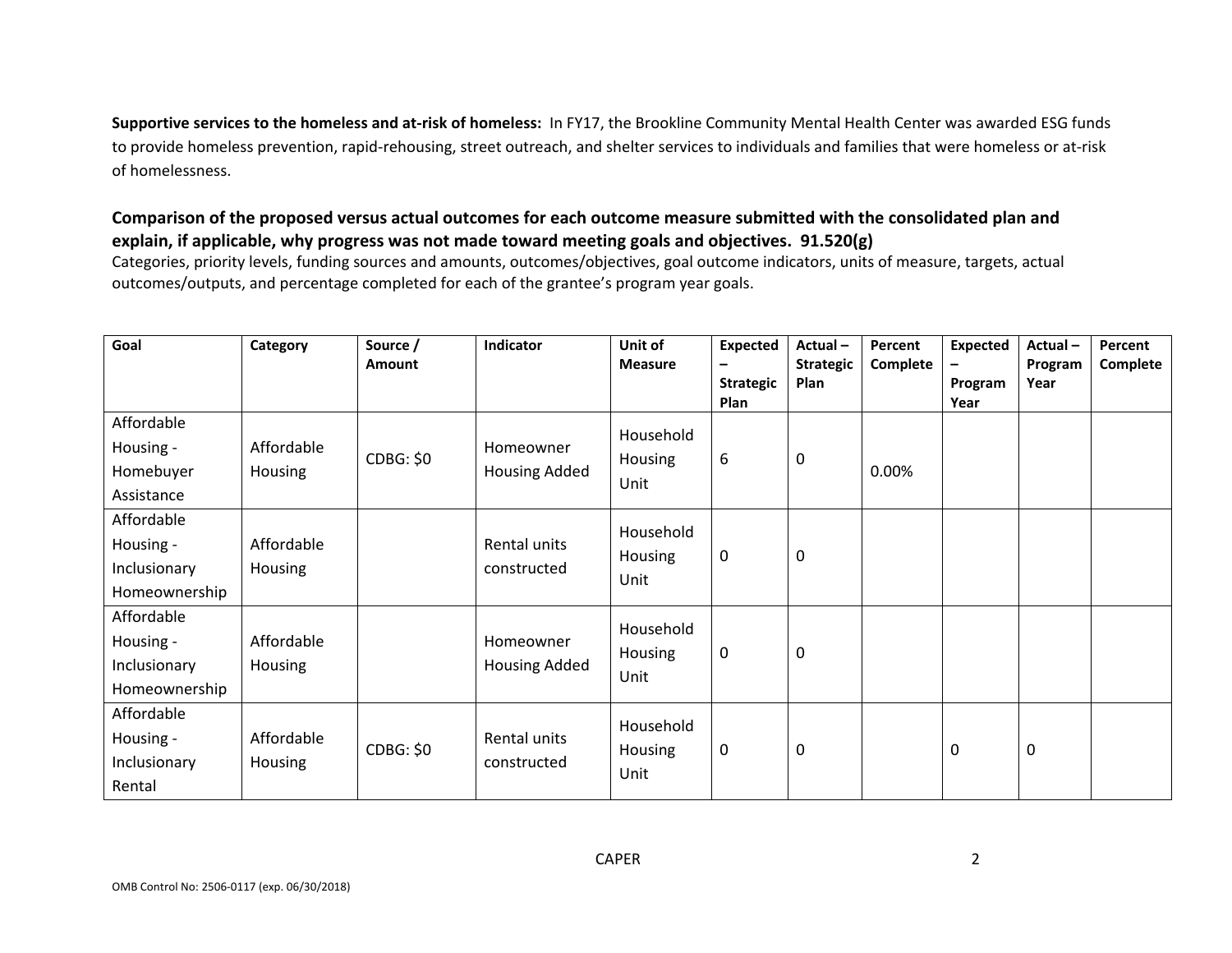| Affordable<br>Housing - Marian<br>Street       | Affordable<br>Housing | <b>CDBG: \$0</b>                                                         | Rental units<br>constructed                                                                                | Household<br>Housing<br>Unit | 16          | 13  | 81.25%  | 0                | $\pmb{0}$   |       |
|------------------------------------------------|-----------------------|--------------------------------------------------------------------------|------------------------------------------------------------------------------------------------------------|------------------------------|-------------|-----|---------|------------------|-------------|-------|
| Affordable<br>Housing - Rehab<br>Rental        | Affordable<br>Housing | CDBG:<br>\$280000/<br>Center<br>Communities<br>of Brookline:<br>\$150000 | Rental units<br>constructed                                                                                | Household<br>Housing<br>Unit | 0           | 0   |         |                  |             |       |
| Affordable<br>Housing - Rehab<br>Rental        | Affordable<br>Housing | CDBG:<br>\$280000/<br>Center<br>Communities<br>of Brookline:<br>\$150000 | Rental units<br>rehabilitated                                                                              | Household<br>Housing<br>Unit | 31          | 273 | 880.65% | 30               | $\mathbf 0$ | 0.00% |
| Affordable<br>Housing - Rehab<br>Rental        | Affordable<br>Housing | CDBG:<br>\$280000/<br>Center<br>Communities<br>of Brookline:<br>\$150000 | Homeowner<br>Housing<br>Rehabilitated                                                                      | Household<br>Housing<br>Unit | 0           | 0   |         | $\boldsymbol{0}$ | $\pmb{0}$   |       |
| Affordable<br>Housing - Rental<br>Preservation | Affordable<br>Housing |                                                                          | Public Facility or<br>Infrastructure<br>Activities for<br>Low/Moderate<br><b>Income Housing</b><br>Benefit | Households<br>Assisted       | $\mathbf 0$ | 0   |         |                  |             |       |
| Affordable<br>Housing - Rental<br>Preservation | Affordable<br>Housing |                                                                          | Rental units<br>rehabilitated                                                                              | Household<br>Housing<br>Unit | 273         | 665 | 243.59% |                  |             |       |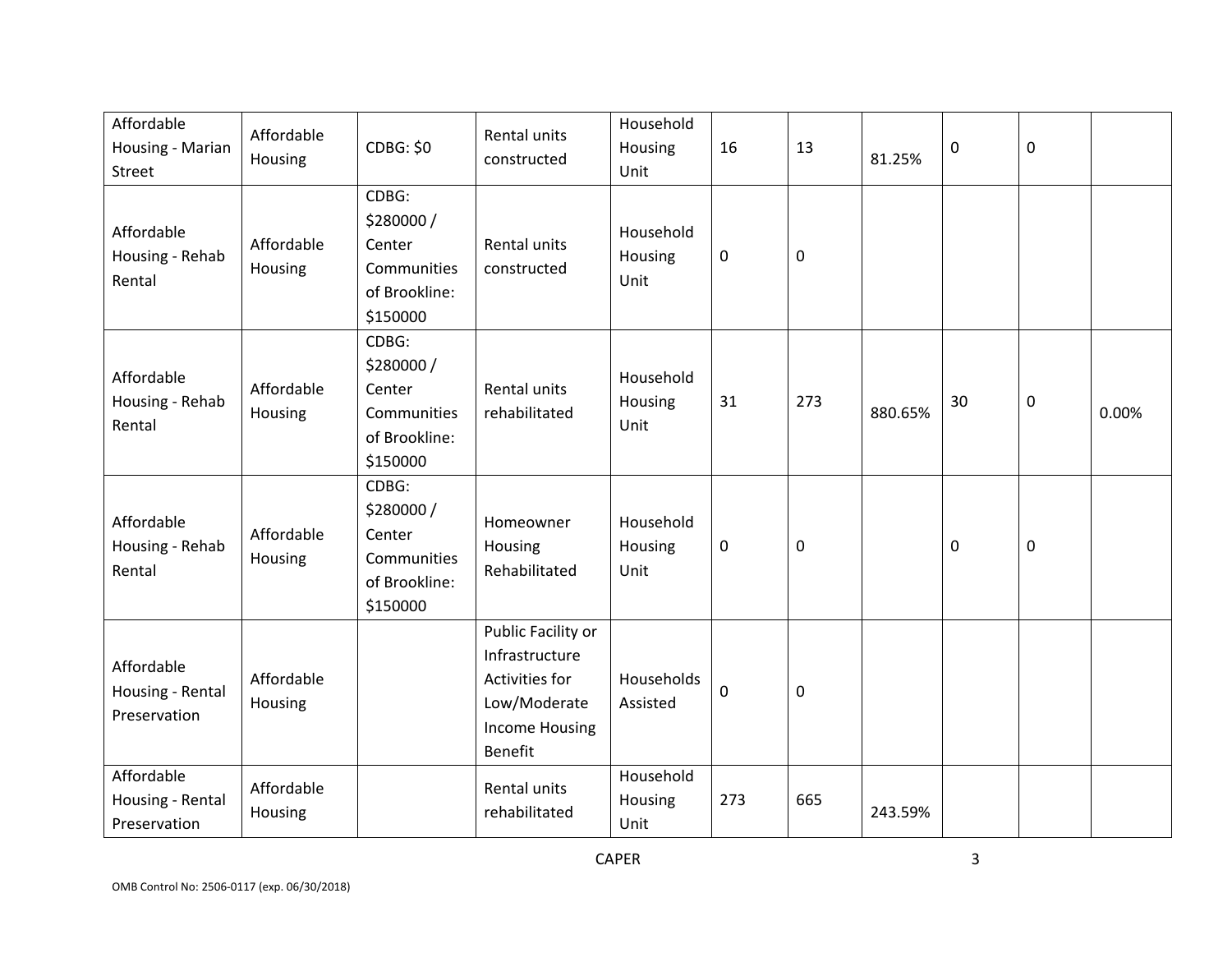| Affordable<br>Housing - Rental<br>Preservation | Affordable<br>Housing                   |                                                                              | Homeowner<br>Housing<br>Rehabilitated                                                                         | Household<br>Housing<br>Unit | $\pmb{0}$   | 0           |         |    |    |         |
|------------------------------------------------|-----------------------------------------|------------------------------------------------------------------------------|---------------------------------------------------------------------------------------------------------------|------------------------------|-------------|-------------|---------|----|----|---------|
| Affordable<br>Housing - Rental<br>Preservation | Affordable<br>Housing                   |                                                                              | Housing for<br>Homeless added                                                                                 | Household<br>Housing<br>Unit | $\mathbf 0$ | 0           |         |    |    |         |
| Affordable<br>Housing - Rental<br>Preservation | Affordable<br>Housing                   |                                                                              | Housing for<br>People with<br>HIV/AIDS added                                                                  | Household<br>Housing<br>Unit | $\mathbf 0$ | 0           |         |    |    |         |
| Affordable<br>Housing-New                      | Affordable<br>Housing                   | CDBG: \$0                                                                    | Rental units<br>constructed                                                                                   | Household<br>Housing<br>Unit | $\mathbf 0$ | $\mathbf 0$ |         | 32 | 32 | 100.00% |
| Economic<br>Development                        | Non-Housing<br>Community<br>Development |                                                                              | Public Facility or<br>Infrastructure<br>Activities other<br>than<br>Low/Moderate<br>Income Housing<br>Benefit | Persons<br>Assisted          | 5000        | 5000        | 100.00% |    |    |         |
| Homelessness<br>Services                       | Homeless                                | Competitive<br>McKinney-<br>Vento<br>Homeless<br>Assistance<br>Act: \$227274 | Homelessness<br>Prevention                                                                                    | Persons<br>Assisted          | 100         | 114         | 114.00% | 40 | 40 | 100.00% |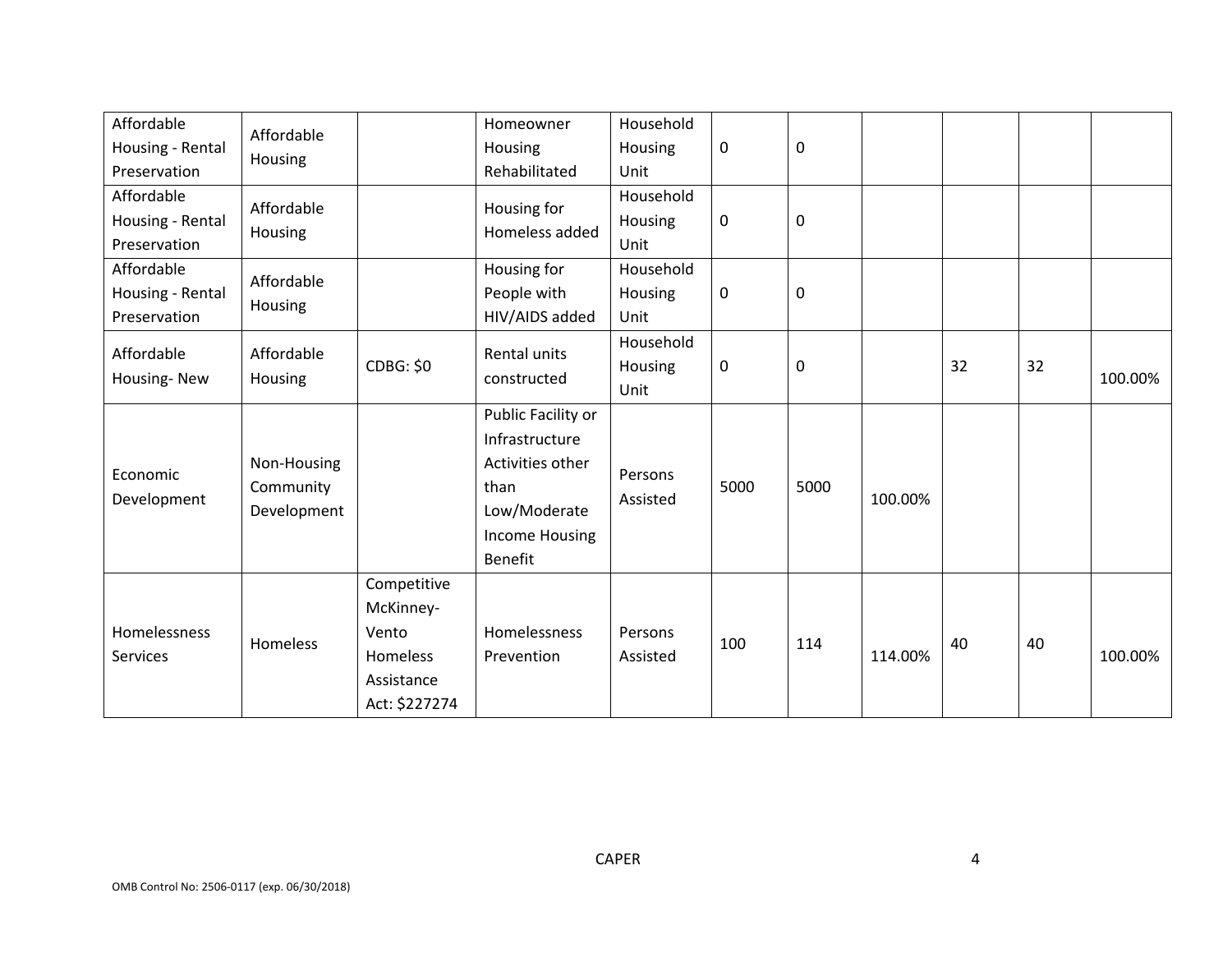| Homelessness<br>Services                    | Homeless                                 | Competitive<br>McKinney-<br>Vento<br><b>Homeless</b><br>Assistance<br>Act: \$227274 | Other                                                                                                         | Other               | 600   | 0     | 0.00%  |      |      |         |
|---------------------------------------------|------------------------------------------|-------------------------------------------------------------------------------------|---------------------------------------------------------------------------------------------------------------|---------------------|-------|-------|--------|------|------|---------|
| Public<br>Facilities/Public<br>Improvements | Non-Housing<br>Community<br>Development  | CDBG:<br>\$378425/<br>Town and<br>Children's<br>Hospital:<br>\$440000               | Public Facility or<br>Infrastructure<br>Activities other<br>than<br>Low/Moderate<br>Income Housing<br>Benefit | Persons<br>Assisted | 15000 | 12540 | 83.60% | 5000 | 5000 | 100.00% |
| <b>Public Services</b>                      | Non-<br>Homeless<br><b>Special Needs</b> | CDBG:<br>\$201760/<br><b>Public Service</b><br>Agencies:<br>\$839152                | Public service<br>activities other<br>than<br>Low/Moderate<br>Income Housing<br><b>Benefit</b>                | Persons<br>Assisted | 2500  | 1560  | 62.40% | 962  | 856  | 88.98%  |

**Table 1 ‐ Accomplishments – Program Year & Strategic Plan to Date**

### Assess how the jurisdiction's use of funds, particularly CDBG, addresses the priorities and specific objectives identified in the plan, **giving special attention to the highest priority activities identified.**

Overall in FY 2017, the Town succeeded in addressing priorities and specific objectives set forth for the fiscal year. The Town's continued support for affordable housing saw the completion of 31 rental units at two lodging houses at 51‐53 and 55‐57 Beals Street, which was occupied in the fall of 2016. The existing units were converted into 31 "enhanced" single room occupancy (SRO) units with small bathrooms and kitchenettes serving an extremely low-income population, some of whom were formerly homeless. The Town made a preliminary funding commitment for a new rental project – sponsored by Jewish Community Housing for the Elderly (JCHE). The new development will consist of 62 affordable senior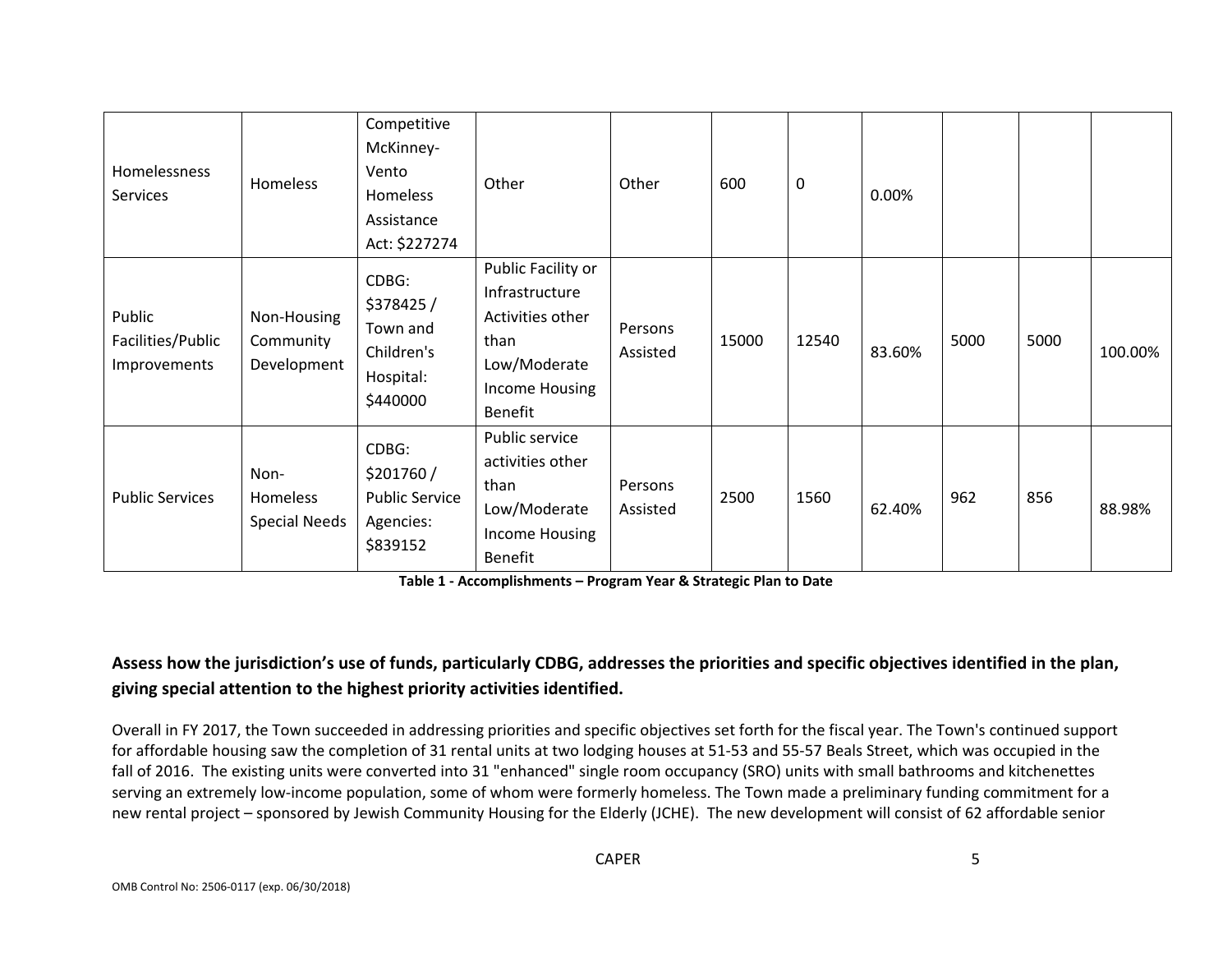housing units at the site Temple Kehillath Israel. The Town's set aside of \$2.5 million in funding for the project will help to leverage many millions in other state, federal and private resources in the next year as the project moves toward closing and construction. This 100 percent affordable project is being developed by the Jewish Community Housing for the Elderly (JCHE) and will contain 62 affordable units for low‐ and moderate‐income seniors. The Town will commit CDBG funding for acquisition of <sup>a</sup> long‐term ground lease and anticipates that eleven of these units will be subsidized with HOME funds.

As in previous years, CDBG funding was allocated to the Brookline Housing Authority (BHA) to fund needed capital projects at its developments Town‐wide. In FY 2017, \$250,000 was allocated to the BHA to fund safety and energy efficient improvements. After other projects were not able to advance, the Town reallocated an additional \$182,000 in unexpended CDBG funds from the <sup>112</sup> Centre Street (\$75,000) and the Affordable Housing Program (\$107,000) to the BHA's FY 2017 Resident Security, Playgrounds and Capital Improvements project (\$182,000). In addition, the Town continued to oversee the use of \$268,752 in HOME funds by the Brookline Housing Authority to support <sup>a</sup> rehabilitation project at the Trustman Apartments located at 144 – 156 Egmont Street, 337 – 347 St. Paul Street, and 144‐156 Amory Street. HOME funds are being used to support the roof replacement and community room upgrade portions of the project. These activities are examples of the Town's continued efforts to preserve affordable housing.

CDBG projects funded in FY 2017 represent the second year of the Town's latest Five Year Consolidated Plan (2016‐2020). The Town continued to carefully assess past needs with new requests for funding to ensure that identified goals and needs would continue to be met in the second year of the plan. The Town continued to meet the timeliness test, posting an unadjusted ratio of 1.16 at the end of the program year.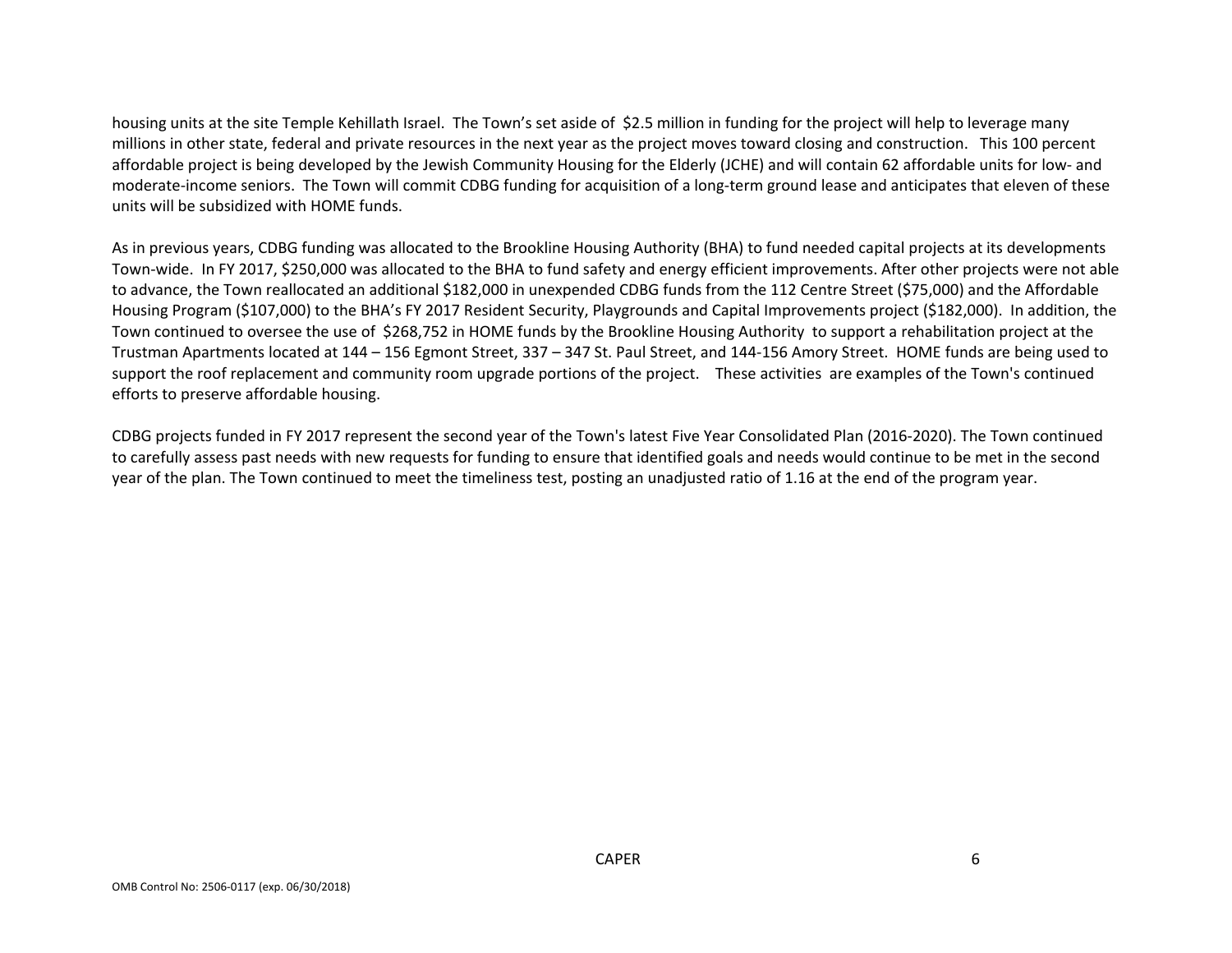### **CR‐10 ‐ Racial and Ethnic composition of families assisted**

**Describe the families assisted (including the racial and ethnic status of families assisted). 91.520(a)** 

|                                           | <b>CDBG</b> |
|-------------------------------------------|-------------|
| White                                     | 595         |
| <b>Black or African American</b>          | 142         |
| Asian                                     | 110         |
| American Indian or American Native        |             |
| Native Hawaiian or Other Pacific Islander |             |
| <b>Total</b>                              | 847         |
| Hispanic                                  | 59          |
| Not Hispanic                              | 821         |

#### **Table 2 – Table of assistance to racial and ethnic populations by source of funds**

#### **Narrative**

The numbers of individuals/families assisted by race and ethnicity during FY 2017 reflect those activities/projects that were completed by the close of the fiscal year. There are other on‐going activities that are either in the permitting and planning stages or had not been completed by June 30, 2017, in addition to multi-year public facilites projects that are undergoing design review and approval by the Massachusetts Department of Transportation.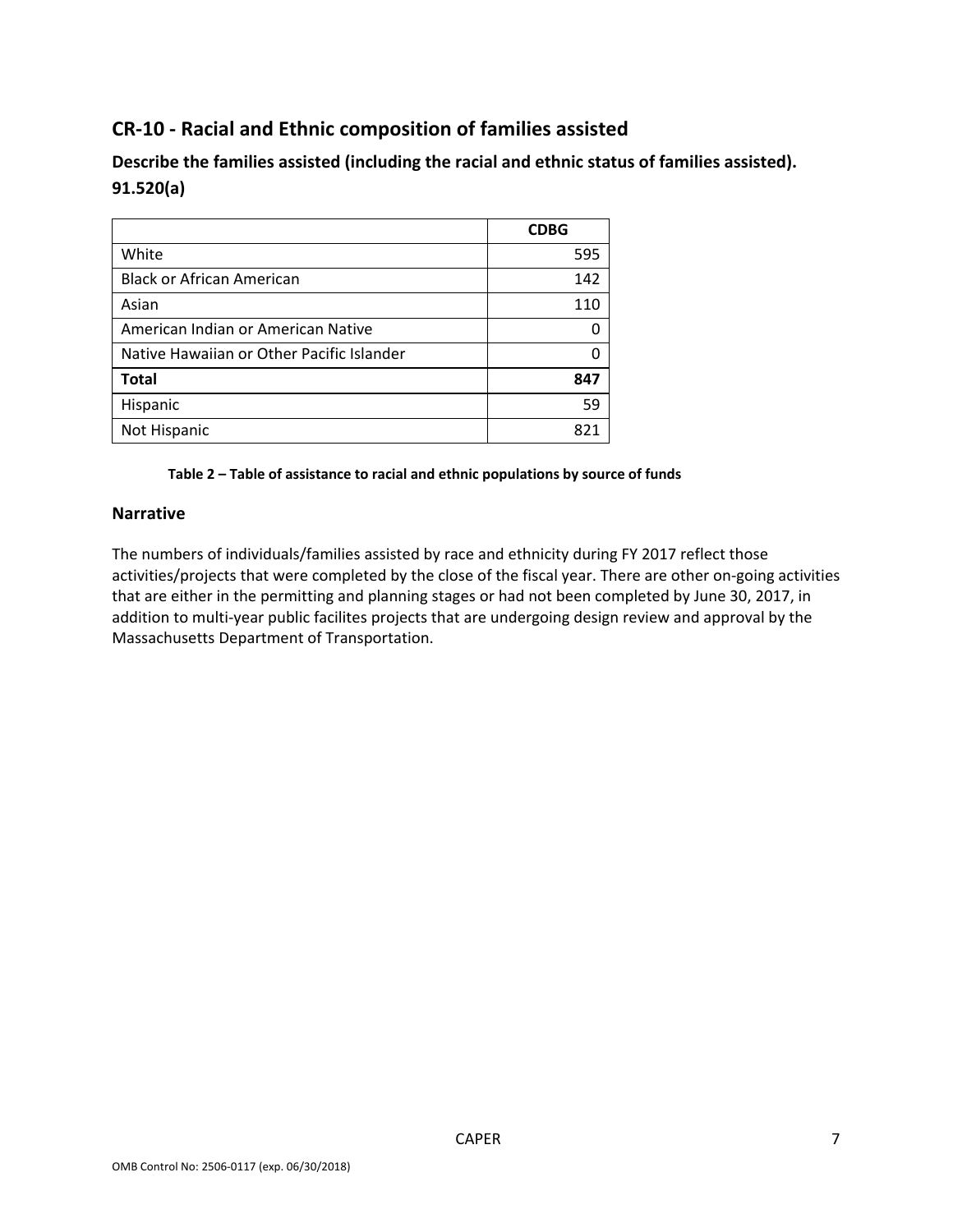### **CR‐15 ‐ Resources and Investments 91.520(a)**

| <b>Source of Funds</b>     | <b>Source</b>              | <b>Resources Made</b><br>Available | Amount<br><b>Expended</b><br><b>During Program</b><br>Year |
|----------------------------|----------------------------|------------------------------------|------------------------------------------------------------|
| <b>CDBG</b>                | <b>CDBG</b>                | 1,361,534                          | 1,237,184                                                  |
| <b>HOME</b>                | <b>HOME</b>                |                                    |                                                            |
| <b>HOPWA</b>               | <b>HOPWA</b>               |                                    |                                                            |
| ESG                        | ESG                        |                                    |                                                            |
| Competitive McKinney-Vento | Competitive McKinney-Vento |                                    |                                                            |
| Homeless Assistance Act    | Homeless Assistance Act    | 227,274                            |                                                            |
| <b>Housing Trust Fund</b>  | <b>Housing Trust Fund</b>  | 100,000                            |                                                            |
| Other                      | Other                      | 2,131,070                          |                                                            |

#### **Identify the resources made available**

**Table 3 ‐ Resources Made Available**

#### **Narrative**

The Town continues to find that the best way to maximize the formula grant funding it receives (CDBG and HOME) is to utilize it to leverage other local, state, federal and private dollars. The figures above reflect the Town's ability to encourage and participate in a process that leverages significant resources far and above the amount of Town‐administered federal funding committed.

#### **Identify the geographic distribution and location of investments**

| <b>Target Area</b> | <b>Planned Percentage of</b><br><b>Allocation</b> | <b>Actual Percentage of</b><br><b>Allocation</b> | <b>Narrative Description</b> |
|--------------------|---------------------------------------------------|--------------------------------------------------|------------------------------|
|                    |                                                   |                                                  |                              |

**Table 4 – Identify the geographic distribution and location of investments**

#### **Narrative**

There is no specific geographic distribution of federal funds or resources within the Town. Activities that receive Town‐administered resources, including federal funding, have received commitments because the project met a local need and will achieve a strategic goal as set forth in the Consolidated Plan and relevant Annual Action Plan.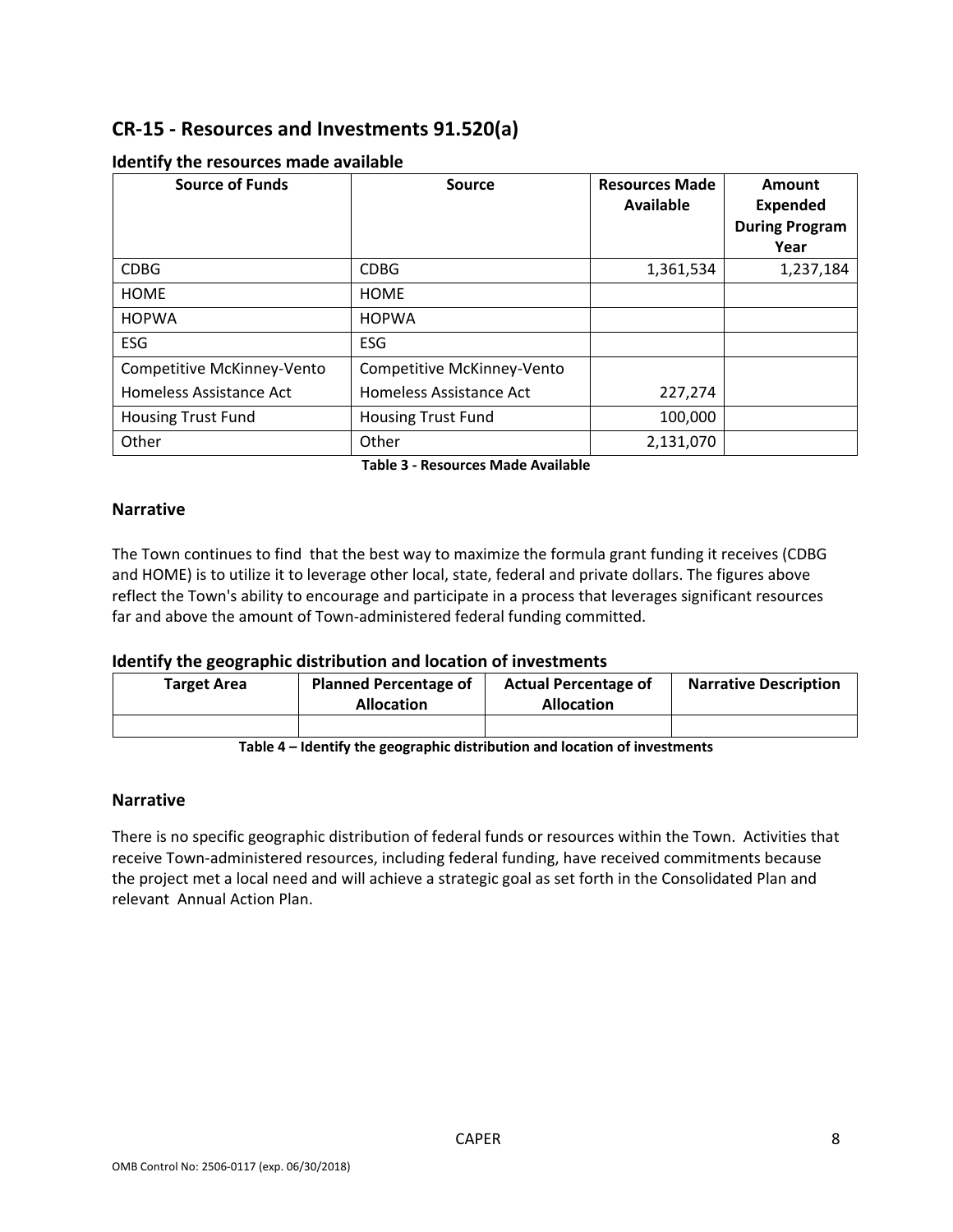### **Leveraging**

**Explain how federal funds leveraged additional resources (private, state and local funds), including a description of how matching requirements were satisfied, as well as how any publicly owned land or property located within the jurisdiction that were used to address the needs identified in the plan.**

HUD strongly encourages Entitlements to maximize the impact of CDBG funds at the local level by using federal dollars to leverage other resources and investment. For its part, the Town consistently echoes the importance of leveraging when funds are awarded to grantees during the Town's yearly competitive RFP process. Over time, applicants have come to understand the need to ensure program sustainability, and potential grantees receive favorable consideration for award if their programs and projects leverage additional resources. Depending on the nature of the project, CDBG funds and HOME funds have helped grantees to access Brookline Housing Trust funds, Town CIP and other private dollars from lending institutions and foundations.

For nearly a decade, Brookline worked with Pine street Inn (PSI) on strategies to improve and preserve two lodging houses located at 51‐53 and 55‐57 Beals Street. Managed by PSI under lease with the previous owner since 2004, the buildings were redeveloped into 31 "enhanced" single room ocupancy (SRO) units with small bathrooms and kitchenettes serving extremely low‐ and very‐low income formerly homeles individuals. The committment from the Town consisted of \$170,400 in HOME funding, in addition to the \$829,234 from the Brookline Housing Trust and \$939,286 in CDBG funding. The project was completed and was almost fully occupied by the fall 2016.

Historically, requests from public service agencies for CDBG funding are two to three times more than the Town can fund given the fifteen percent cap on public services. Nevertheless, time and again, agencies have met these funding challenges by leveraging resources for their programs, which in FY 2017 was a 4 to 1 ratio. CDBG funding allocated for public services in FY 2017 was \$201,760, with upwards of \$800,000 expended as matching funds for public services.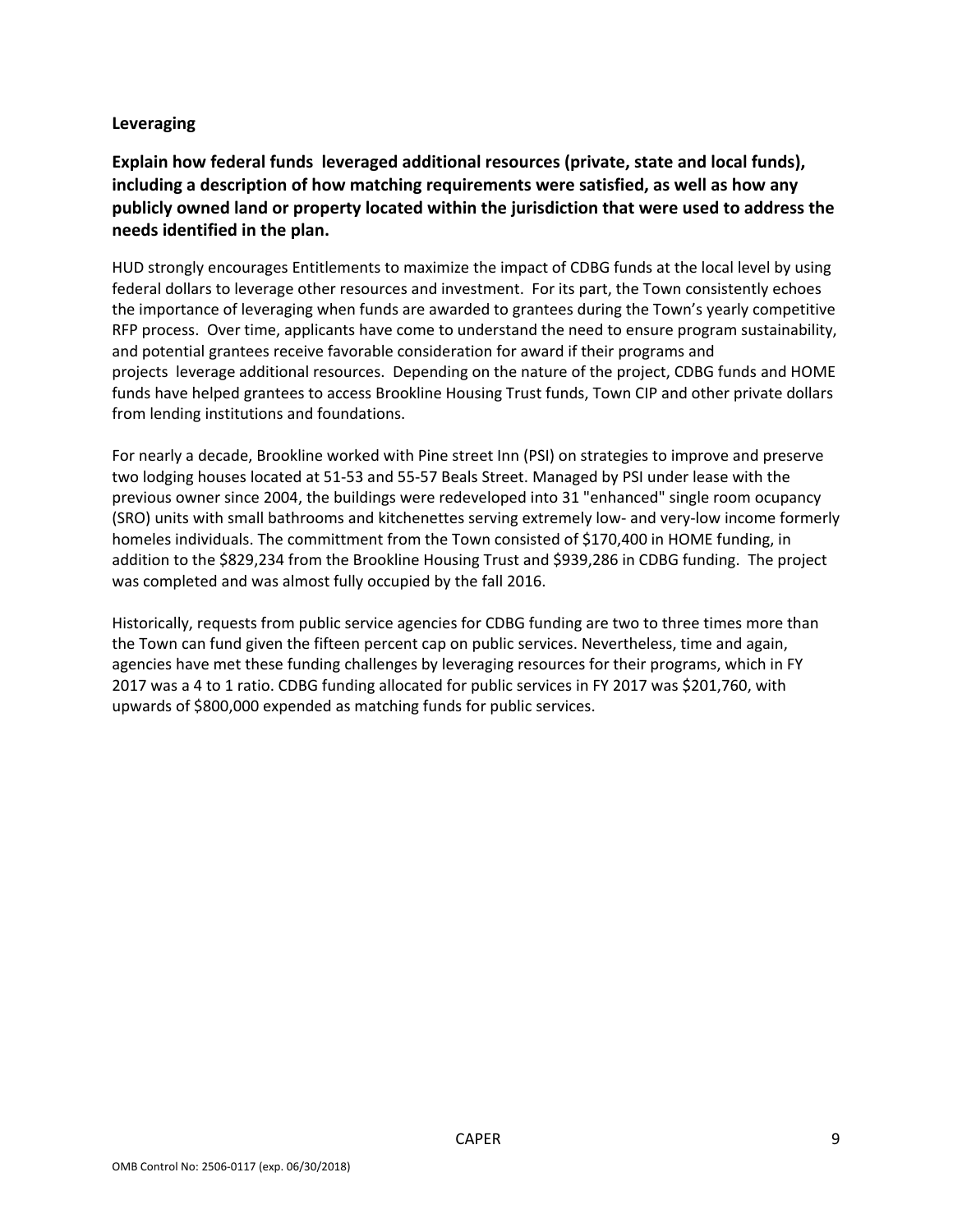### **CR‐20 ‐ Affordable Housing 91.520(b)**

**Evaluation of the jurisdiction's progress in providing affordable housing, including the number and types of families served, the number of extremely low‐income, low‐income, moderate‐income, and middle‐income persons served.**

|                                          | <b>One-Year Goal</b> | Actual |
|------------------------------------------|----------------------|--------|
| Number of Homeless households to be      |                      |        |
| provided affordable housing units        | 31                   | 31     |
| Number of Non-Homeless households to be  |                      |        |
| provided affordable housing units        |                      |        |
| Number of Special-Needs households to be |                      |        |
| provided affordable housing units        | 0                    |        |
| <b>Total</b>                             | 31                   |        |

| Table 5 – Number of Households |  |
|--------------------------------|--|
|--------------------------------|--|

|                                        | <b>One-Year Goal</b> | Actual |
|----------------------------------------|----------------------|--------|
| Number of households supported through |                      |        |
| <b>Rental Assistance</b>               | 0                    |        |
| Number of households supported through |                      |        |
| The Production of New Units            | 0                    |        |
| Number of households supported through |                      |        |
| <b>Rehab of Existing Units</b>         | 220                  | 484    |
| Number of households supported through |                      |        |
| <b>Acquisition of Existing Units</b>   | 0                    |        |
| <b>Total</b>                           | 220                  | 484    |

**Table 6 – Number of Households Supported**

### **Discuss the difference between goals and outcomes and problems encountered in meeting these goals.**

**Affordable Housing‐New:** As noted, The Town made a preliminary funding commitment to a new rental project – sponsored by Jewish Community Housing for the Elderly. The new development will consist of 62 affordable senior housing units at the site Temple Kehillath Israel. The Town's set aside of \$2.5 million in funding for the project will help to leverage many millions in other state, federal and private resources in the next year as the project moves toward closing and construction. Although the units were not delivered in FY 2017, the Town spent considerable time working with the developer to permit the project under Ch 40B.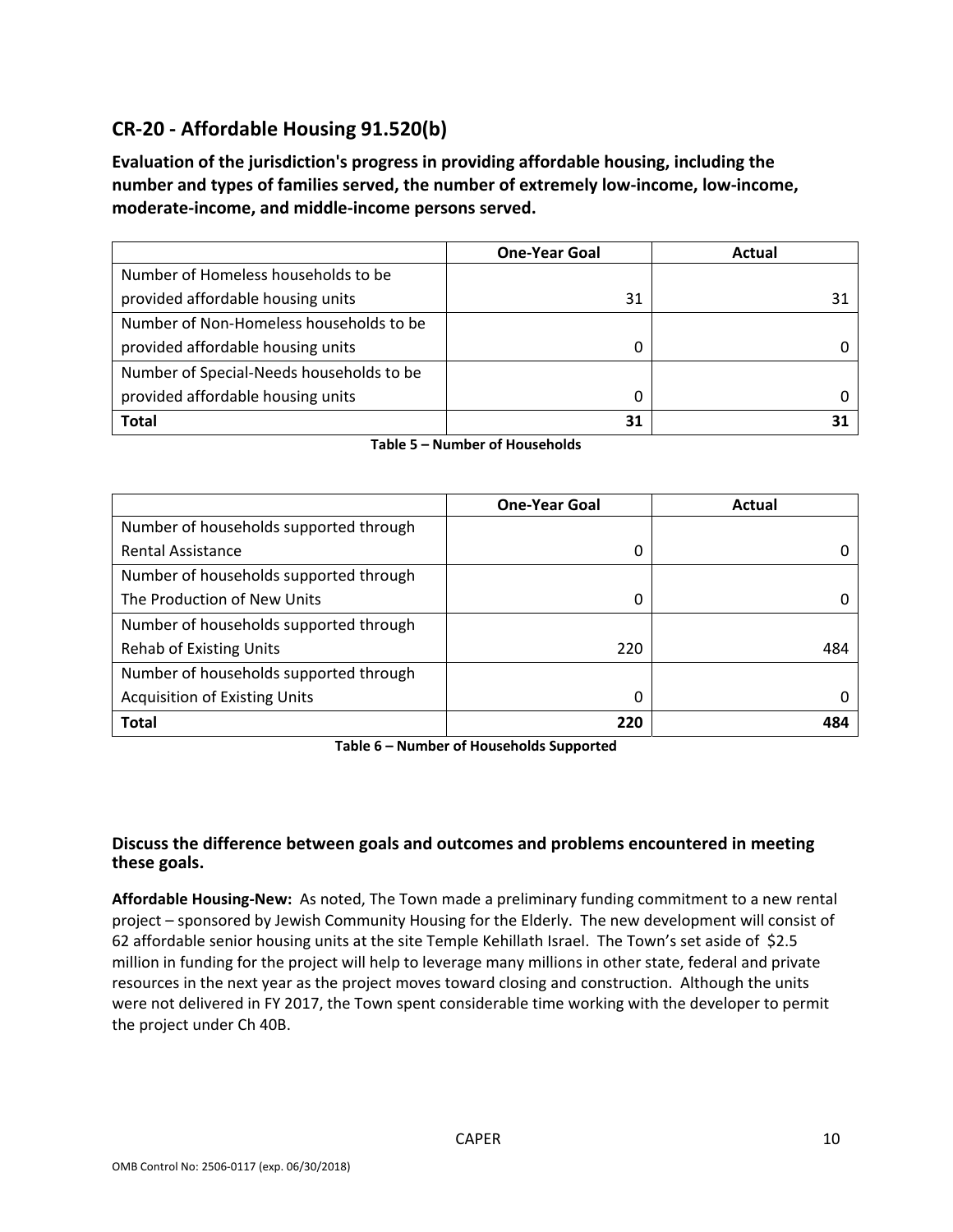**Affordable Housing‐Rental Rehab:** For nearly a decade the Town worked with Pine Street Inn on strategies to improve and preserve two lodging houses located at 51‐53 and 55‐57 Beals Street. The buildings had been managed by PSI under lease from the previous owner since 2004. Throughout FY 2016 and in early FY 2017, construction at Beals Street was undertaken in two phases. To ensure that no tenants were displaced, Pine Street Inn hired a relocation specialist to ensure that URLA procedures were followed. At the end of September 2016, the final drawdown of retainage was processed to close out the project. PSI's Beals Street project contains 31 units of enhanced SRO housing for extremely lowincome households.

**Trustman project:** The Town continued to oversee the use of \$268,752 in HOME funds by the Brookline Housing Authority to support a rehabilitation project at the Trustman Apartments located at 144 – 156 Egmont Street, 337 – 347 St. Paul Street, and 144‐156 Amory Street in Brookline, MA. The project started in FY 2016 and will continue into FY 2017.

**Public Services:** Historically, requests from public service agencies for CDBG funding are two to three times more than the Town can fund given the 15 percent cap on public services. Time and again, agencies have met these funding challenges by leveraging resources for their programs, which in FY 2017 was a 4 to 1 ratio. CDBG funding was \$201,760 and over \$800,000 was procured as a resource commitment from other sources.

**Affordable Housing‐ Inclusionary Rental:** The Town continues to serve income‐qualified renters by working with developers of rental properties obligated to provide units under Section 4.08 of the Town's Inclusionary Zoning by‐law, or through requirements of Chapter 40B.

**Affordable Housing‐Homebuyer Assistance and Affordable Housing‐Inclusionary Homeownership:** The Town currently manages a portfolio of over 160 affordable ownership units, developed through the Town's inclusionary zoning requirments, development projects, and its homebuyer assistance program, since the mid‐1990's. As owners of existing affordable units decide to sell, Housing Division staff manage the resale process, including identifying new eligible buyers through affirmative marketing and lottery. Brookline utilizes an extensive list of outreach methods required for affirmatively marketing new affordable units to ensure that persons in the housing market who are not likely to apply for housing in Brookline have access to the information. In FY17, a total of nine affordable units were resold to income eligible buyers. No opportunities for new homebuyer assistance were available in this fiscal year.

#### **Discuss how these outcomes will impact future annual action plans.**

With the recent conclusion of the two major developments (86 Dummer Street and 51‐57 Beals Street) and a 64 unit 40B rental development at Marion Street, the Town will continue in FY 2017 to work to identify new affordable rental projects. Several projects are currently moving forward, including an affordable senior housing development sponsored by Jewish Community Housing for the Elderly and the Brookline Housing Authority's redevelopment of two large state‐owned public housing projects serving low‐income families.

As noted, JCHE, an area non‐profit with a strong track record in providing housing for low‐income seniors, received a approval under the state's 40B Comprehensive Permit Law to build 62 units of rental housing serving low‐income seniors. The project has secured a preliminary \$2.5 million dollar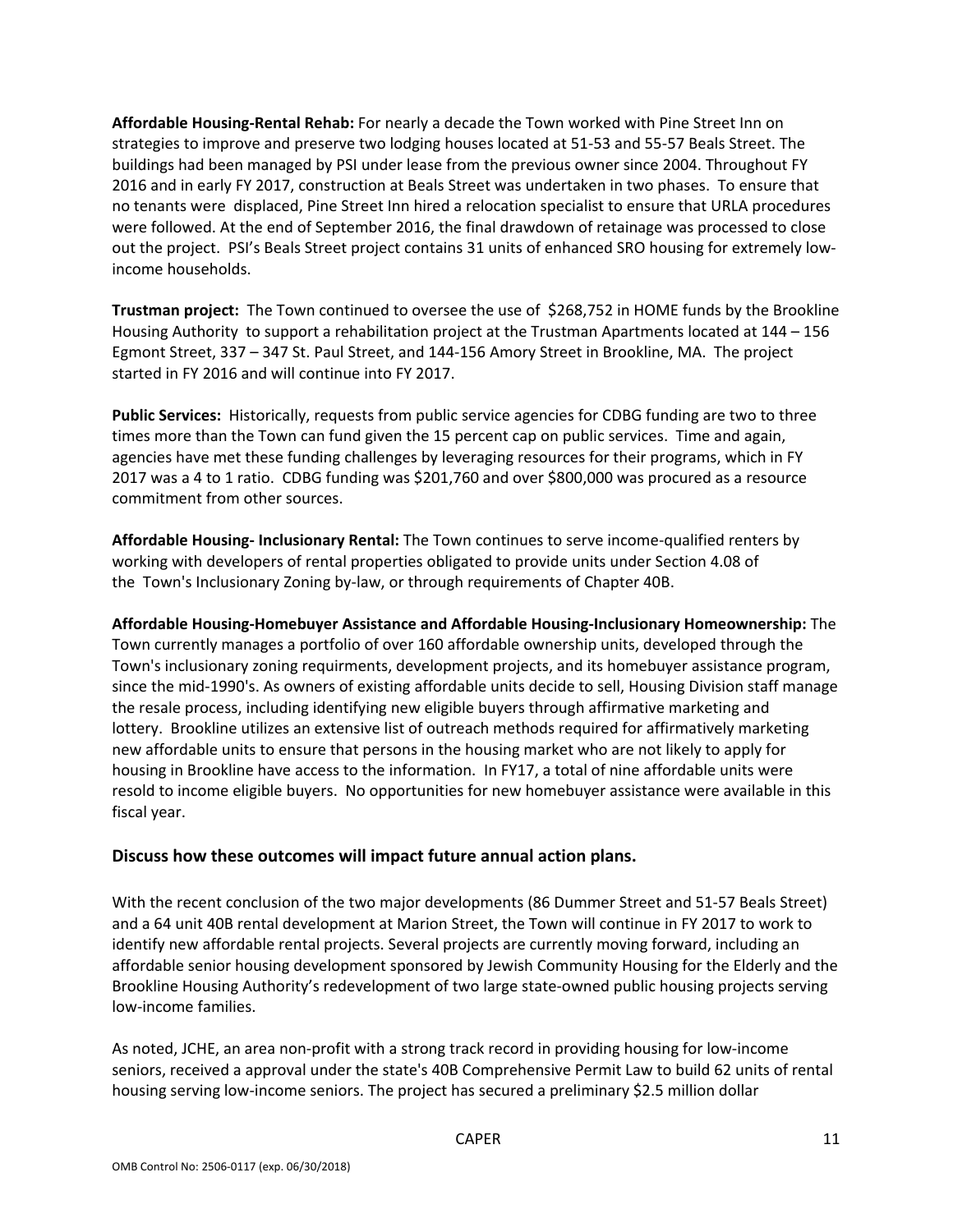commitment from the Town and the sponsor will be working with the Town to leverage other public sources and private financing needed to support this important development project over the next several years.

In addition, because of market conditions, the Town is experiencing tremendous development pressure ‐‐ with a number of developers planning to build additional housing units. There are twelve Ch 40B developments before the Town in various stages ranging from early planning to final permitting. The Town will have at least three projects to administer under Inclusionary Zoning in addition to the numerous 40B development proposals, all of which will produce between 15 and 25 percent affordable units. These projects could produce a significant number of affordable units for the Town.

**Include the number of extremely low‐income, low‐income, and moderate‐income persons served by each activity where information on income by family size is required to determine the eligibility of the activity.**

| <b>Number of Households Served</b> | <b>CDBG Actual</b> | <b>HOME Actual</b> |
|------------------------------------|--------------------|--------------------|
| <b>Extremely Low-income</b>        | 232                |                    |
| Low-income                         | 77                 |                    |
| Moderate-income                    |                    |                    |
| Total                              | 265                |                    |

**Table 7 – Number of Households Served**

#### **Narrative Information**

As noted, the Town is responding to a number of 40B proposals. It is anticipated that, if approved, these projects will add nearly 1,000 new units of housing over the next several years with 15 – 25 percent of these being affordable to households earning less than 80 percent of area median income. The total number of affordable units in the pipeline could significantly surpass the projections in the Five Year Consolidated Plan.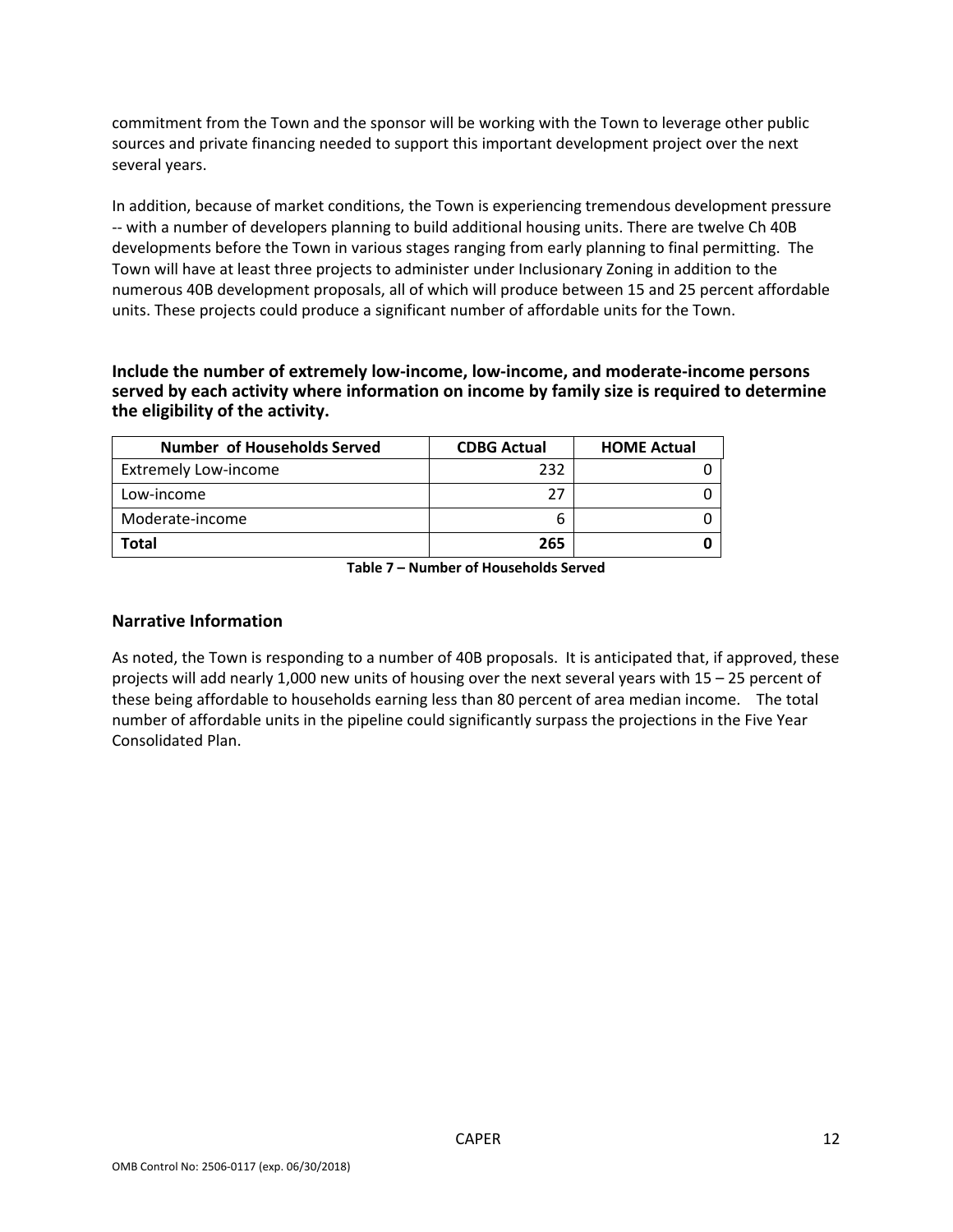### **CR‐25 ‐ Homeless and Other Special Needs 91.220(d, e); 91.320(d, e); 91.520(c)**

**Evaluate the jurisdiction's progress in meeting its specific objectives for reducing and ending homelessness through:**

### **Reaching out to homeless persons (especially unsheltered persons) and assessing their individual needs**

Midway through FY17, the City of Newton, lead agent of the former Brookline‐Newton‐Waltham‐ Watertown Continuum of Care (BNWW CoC), the MA Balance of State (BoS) CoC and the U.S Department of Housing and Urban Development, executed an agreement approving the BNWW CoC's merger with the BoS. The merger provided an opportunity to capitalize on existing administrative resources. Subsequently, former BNWW CoC agencies integrated within the BoS Coordinated Entry System. Efforts were undertaken to ensure integration by April 1, 2017, including coordination of training held at Newton City Hall on March 16, 2017 with CoC agencies to discuss the BoS CE process, Vulnerability Assessment tool and referral requirements.

The BoS‐Coordinated Entry System provides a mechanism for housing the most vulnerable persons first, effectively focusing resources on those with the greatest need. Each provider within the CoC is able to conduct a comprehensive assessment of an individual, make the appropriate referral(s) to efficiently connect them with safe housing and/or the appropriate services, design individualized strategies accordingly and better understand homelessness in the Continuum and across the Commonwealth.

### **Addressing the emergency shelter and transitional housing needs of homeless persons**

In FY17, the CoC utilized ESG funds for various shelter services, including those for survivors of domestic violence, and men's and women's overnight shelters. Pine Street Inn runs several projects within the CoC and has an experienced outreach team that engages those choosing not to utilize a shelter and provides the individuals with referral information, food, clothing, hygiene products, blankets, etc.

The need for emergency assistance remains present in the CoC. An additional 327 individuals were counted in the BNWW region during the 2017 Point-in-Time (PIT) Census, with 293 individuals housed in DHCD‐funded Emergency Assistance (EA) motel overflow beds. The continuum found no unsheltered homeless persons on the night of the count in Brookline. Although there is a clear need and benefit of providing the shelter services, the BoS continues to support programs that create housing stability and economic mobility as a means to end the need for shelters.

- Brookline Community Mental Health Center operates a rolling stock Transitional Housing (TH) program in partnership with the Brookline Housing Authority. There are 17 set aside units for homeless people.
- Brookline Community Mental Health Center operates a TH program for 4 unaccompanied homeless young adults.
- Brookline Community Mental Health Center operates an Emergency Solutions Grant (ESG) rapid Rehousing (RRH) program funded through the Commonwealth's ESG disbursement. The agency serves about two people at any given time.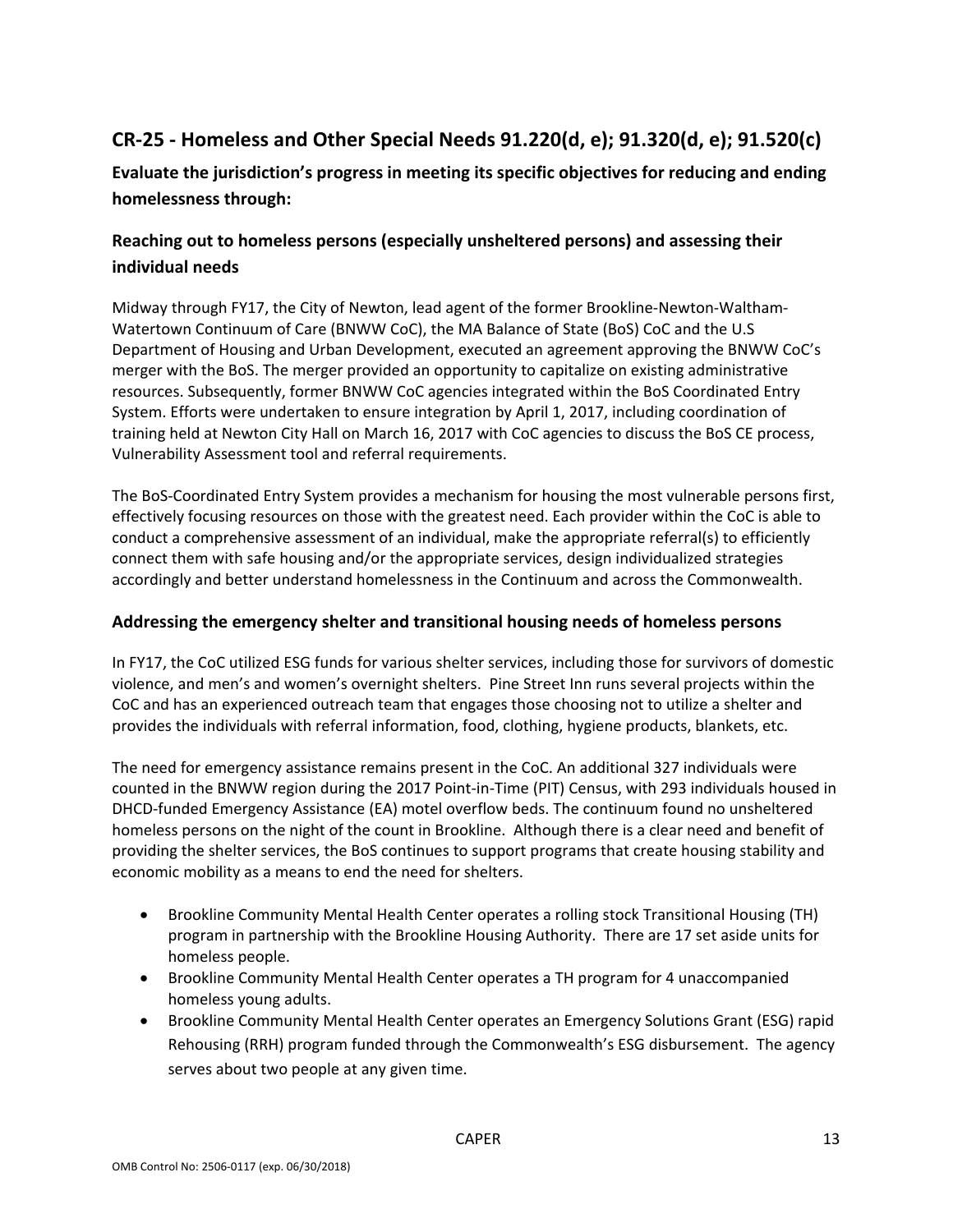**Helping low‐income individuals and families avoid becoming homeless, especially extremely low‐income individuals and families and those who are: likely to become homeless after being discharged from publicly funded institutions and systems of care (such as health care facilities, mental health facilities, foster care and other youth facilities, and corrections programs and institutions); and, receiving assistance from public or private agencies that address housing, health, social services, employment, education, or youth needs**

Following the merger of the BNWW CoC with the BoS CoC, efforts were quickly undertaken to ensure integration into the BoS Coordinated Entry System. Comprised of over 80 communities, the BoS provided the BNWW CoC with access to the many agencies already established within the BoS. The merger effectively maximizes and expands existing regional resources to better connect at‐risk individuals and families with information, referrals and assistance.

The Continuum continued to strengthen engagement of participating stakeholders, as well as reaching out to new partners who would advance the promotion of housing stability, particularly among low‐ income veterans and their families who are homeless or at risk of homelessness. At the local level, the Brookline Community Mental Health Center provided case management, referral and financial assistance to over twenty households, of which fifteen were families. BCMHC has also developed individualized service plans and transition plans for young men ages 16 to 22 in the Transition to Independent Living Program. Youth are routinely discharged to reunify with their families or to another housing option if the youth's age permits or if reunification is not possible.

**Helping homeless persons (especially chronically homeless individuals and families, families with children, veterans and their families, and unaccompanied youth) make the transition to permanent housing and independent living, including shortening the period of time that individuals and families experience homelessness, facilitating access for homeless individuals and families to affordable housing units, and preventing individuals and families who were recently homeless from becoming homeless again**

Brookline worked to implement its Housing Production Plan (HPP) to exceed the Chapter 40B 10 percent goal of affordable housing stock. In FY 2017, Town staff worked with the Selectmen-appointed Kent Street/Station Street Committee. The Committee is looking at the feasibility of reusing a Townowned parking lot for affordable senior housing. The Committee met four times over the winter, spring and summer to discuss the reuse of the site and planning is ongoing into FY 2018.

Strategies to retain and possibly increase lodging house stock in Brookline (often SROs), occupied by very low‐income persons will continue to be explored through partnerships with Pine Street Inn, Caritas, and Communities to End Homelessness. As with the Pine Street Inn's Beals Street project, the Town's goal is to as purchase and renovate lodgining houses in the pursuit of creating permanently affordable housing.

Collaboration continued with McKinney‐Vento local educational authorities and school districts during FY17. The Brookline Community Mental Health Center contacts each school district homeless liaison at least once a week to discuss families or youth that may be at risk of homlelessness and need prevention intervention.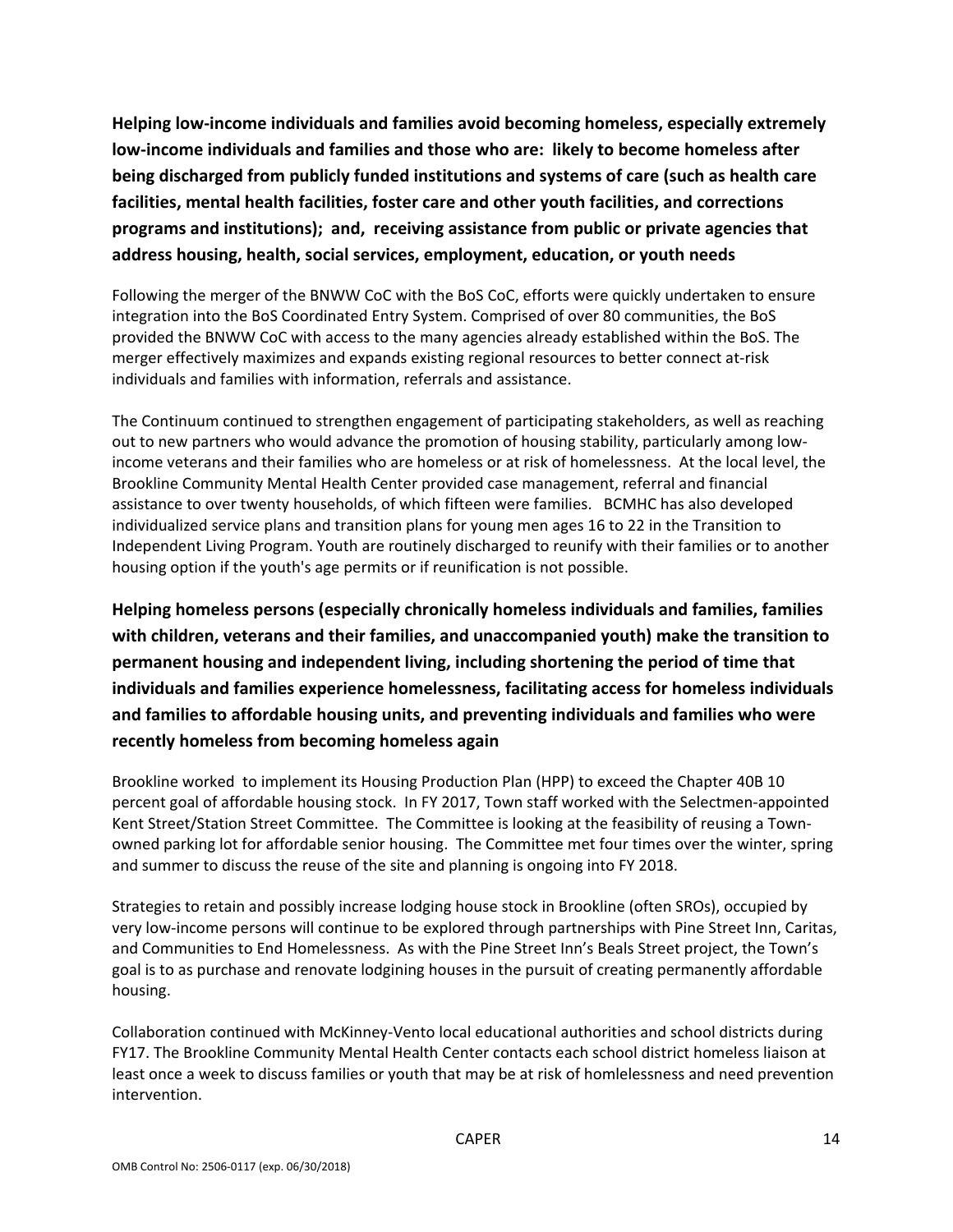To assure that homeless veterans have better access to services and housing to , the New England Center for Homeless Veterans has assigned its Housing Stabilization Operations Coordinator to the BNWW region. The coordinator works with local providers to identify the few homeless veterans in the BNWW region to ensure they are connected to VA services.

- HEARTH operates the Ruth Cowin House Permanent Housing (PH) Program which has 8 units for formerly homeless elders.
- Pine Street Inn operates a PH at 1754 Beacon Street for 13 formerly homeless persons.
- Pine Street Inn operates a PH at 51-57 Beals Street for 30 formerly homeless persons.
- Pine Street Inn operates the Brookline Rental Assistance for the Chronically Homeless PH in partnership with the Brookline Housing Authority. The project is designed to serve 4 persons.
- Pine Street Inn operates Jenks House PH at 1043-1045 Beacon Street for 24 formerly homeless persons.
- Pine Street Inn operates the Sarah Wallace House PH at 1017 Beacon Street for 16 formerly homeless persons.
- VinFen operates the Brookline Supported Housing Leasing PH for 2 formerly homeless persons.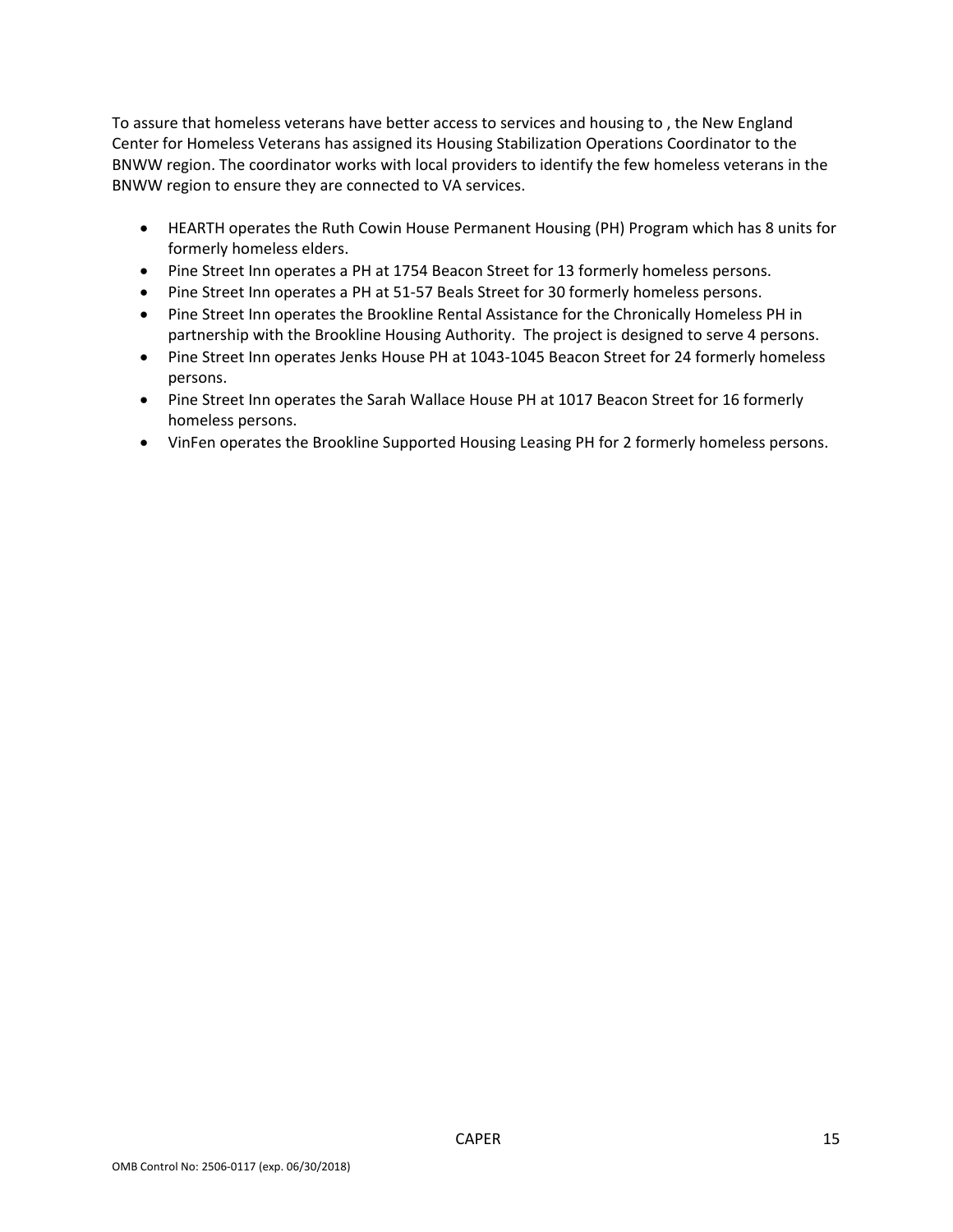### **CR‐30 ‐ Public Housing 91.220(h); 91.320(j)**

### **Actions taken to address the needs of public housing**

The Brookline Housing Authority (BHA) plays a key role in providing affordable housing in the Town of Brookline. It provides the largest number of affordable apartments of any property owner in the Town. It is the mission of the Brookline Housing Authority to provide low‐income families, seniors, and people of all abilities with safe, decent, accessible, and affordable places to live in a community rich with opportunities. The BHA works in collaboration with government and civic organizations to support and encourage the well‐being and economic self‐sufficiency of BHA residents; to sustain a diverse population in Brookline; and to maintain attractive residential neighborhoods. This mission statement was updated in 2015 to reflect a completed long‐range Strategic Plan.The BHA was able in FY 2017 to complete the following capital improvements:

- Exterior masonry repairs at Trustman Apts. (DHCD funding)
- Replacement of Drains at High Street Veterans and Egmont Street Veterans (DHCD funding)
- Upgraded security cameras at the O'Shea, Sussman and Kickham developments; (CDBG funding)
- Roof replacement at Morse Apartments (HUD CFP funding)

The BHA is always looking at ways or the means to undertake resident services that will strengthen the lives of its residents. In FY 2017, the BHA undertook the following initiatives to continue their investment in the residents of their properties:

- Collaborated with Brookline Public Library for outreach and orientation of ESOL volunteers
- Provided free English classes at several family and senior properties, with support from CDBG and other funders
- Citizenship program in collaboration with Project Citizenship;

In collaboration with the Allston Brighton Community Financial Management program, the BHA launched a tax preparation and counseling service at its properties and prepared the returns of residents;

- Springwell and the BHA operated a multi-year state grant from the Supportive Housing Program to fund expanded service coordination for residents at all seniors' buildings as well as a daily hot lunch at the Morse Apartments (90 Longwood Avenue);
- Partnered with the Brookline Food Pantry to open a new food distribution site at the Egmont Street Veterans development;
- In collaboration with the Greater Boston Food Bank (GBFB), the BHA began distribution of food to its senior citizens under the GBFB's Commodity Food Distribution Program;
- Worked with the Brookline Parent Child Home Program (PCHP) , so that PCHP could start a playgroup for pre‐school children in their 22 High Street property; and
- Operated a multi-year federal grant for resident self-sufficiency programming at the 22 High Street development under the Resident Opportunity and Self‐Sufficiency (ROSS) program.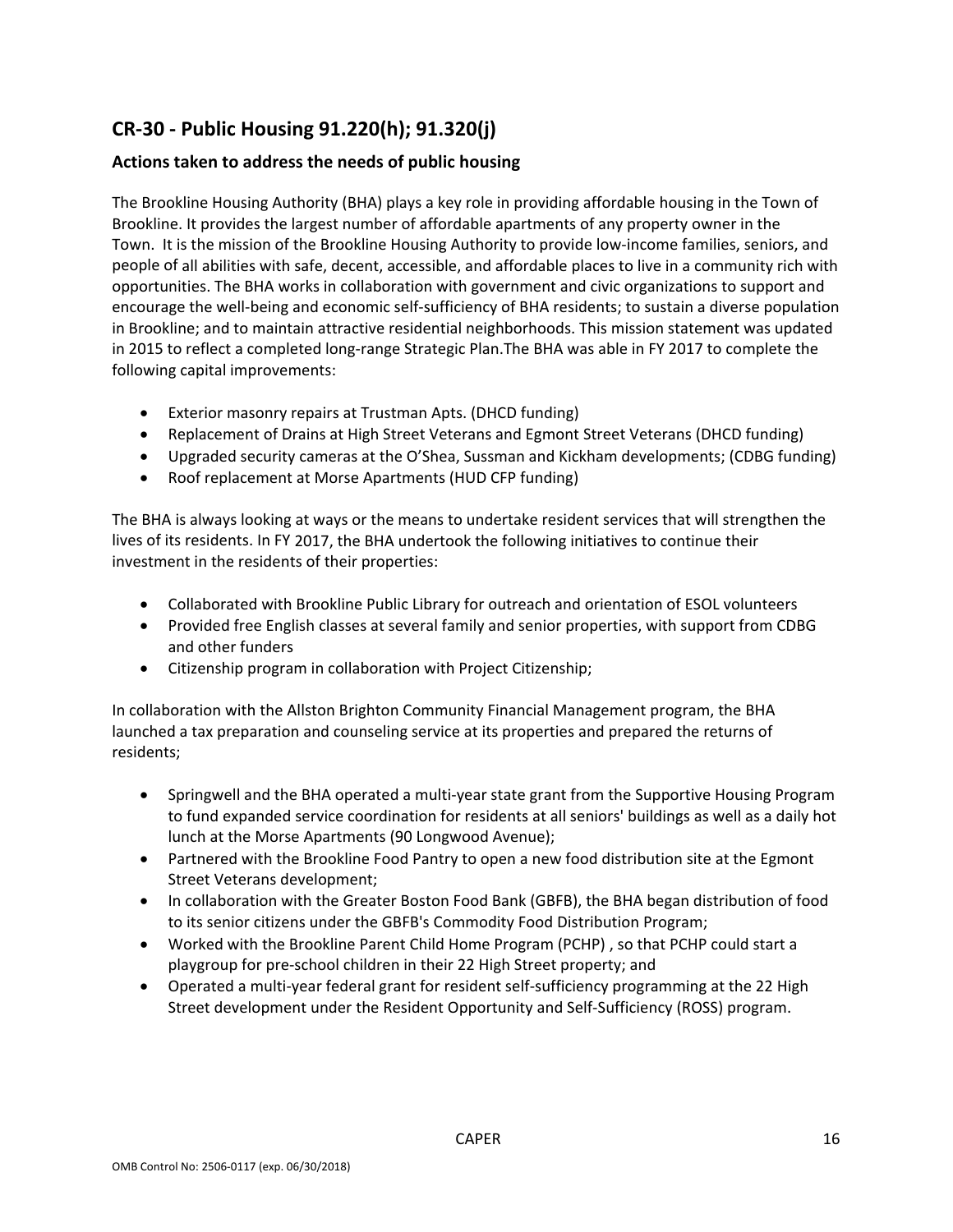### **Actions taken to encourage public housing residents to become more involved in management and participate in homeownership**

Within the BHA, there is the Town-Wide Resident Association, an elected body, with representatives from each of the BHA public housing developments. The president held various meetings in 2016 and 2017 to foster resident participation. At the BHA Board of Commissioners meetings, the TWTA president and/or other association officers represent the views of the resident population as a whole. The Resident Association was established in the 1960's to support positive change within the Housing Authority. This association has supported the BHA's efforts to create and maintain the highest quality of housing for the residents it serves, as well as strengthen social service programming and self-sufficiency opportunities. The association is the vehicle through which the BHA can efficiently communicate with residents with respect to important initiatives, policies and practices; and allows residents to challenge the BHA with independent ideas and concerns. Under the Open Meeting Law, all residents are welcome to attend a variety of BHA meetings to remain informed and share individual viewpoints. In 2017 the Egmont Street Veterans Housing Development resident association was revitalized with new leadership and active resident community members. This chapter has become an active participant in many townwide community and social service program initiatives, along with the BHA, the Town and other community partners.

When homeownership opportunities have been promoted, the Town's Planning Department alerts the BHA about this, and the BHA publicizes these opportunities to the residents. The Steps to Success programs and the Next Step program offer BHA residents the ability to strengthen their careers and increase their incomes, which can lead to homeownership.

#### **Actions taken to provide assistance to troubled PHAs**

The Brookline Housing Authority has not been designated a "troubled PHA". As such, no actions are required to assist it in that realm.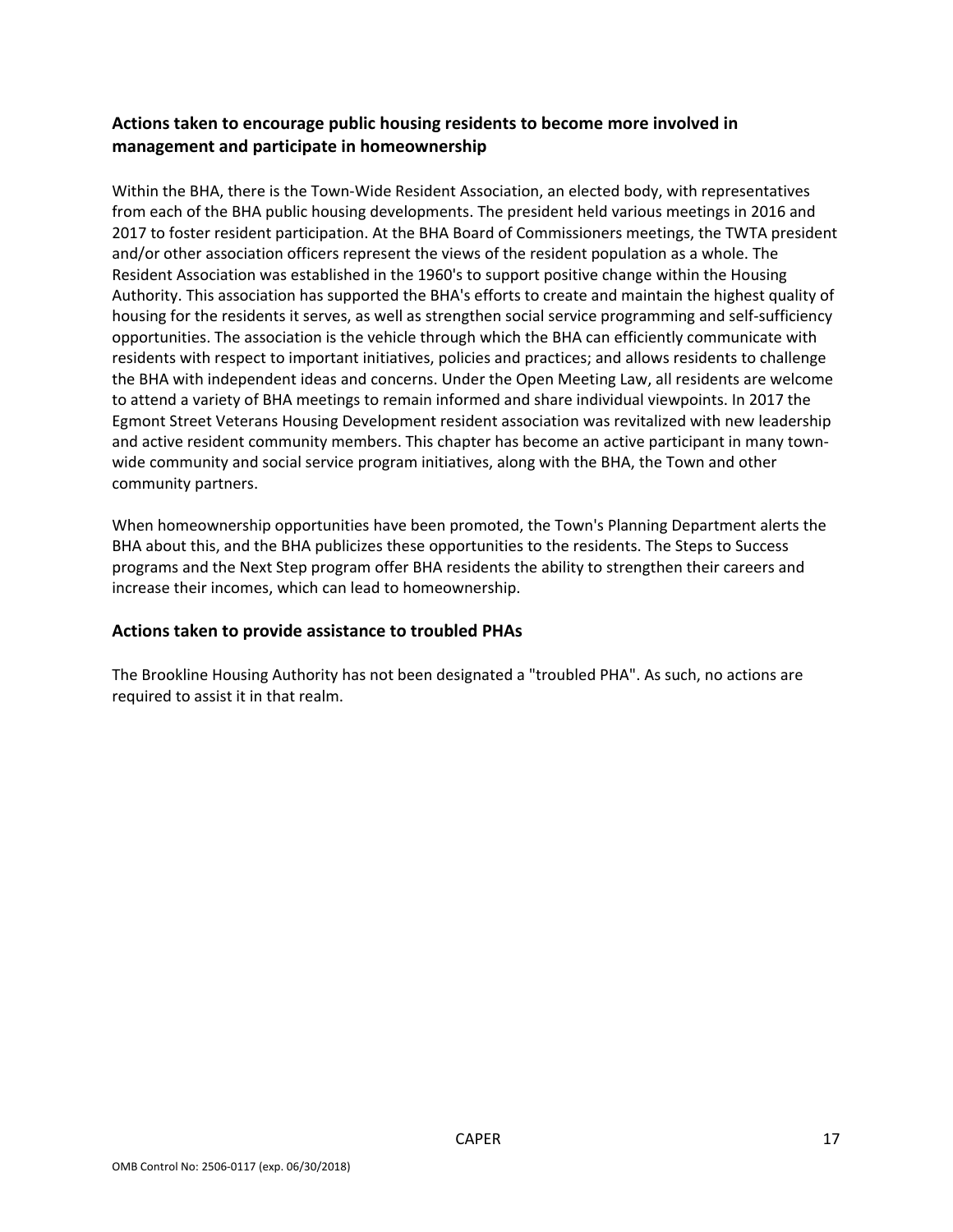### **CR‐35 ‐ Other Actions 91.220(j)‐(k); 91.320(i)‐(j)**

### **Actions taken to remove or ameliorate the negative effects of public policies that serve as barriers to affordable housing such as land use controls, tax policies affecting land, zoning ordinances, building codes, fees and charges, growth limitations, and policies affecting the return on residential investment. 91.220 (j); 91.320 (i)**

Brookline continues to provide affordable units as part of market‐rate projects as required in section 4.08 of its Zoning By‐Law through inclusionary zoning. These projects require an affordable housing benefit from all developments of six or more units. While 15 percent of developments of 16 or more units must be affordable, developers of 6 to 15 units may choose to make a contribution to the Brookline Housing Trust in lieu of such units. Three projects were approved under the Town's Inclusionary Zoning By‐law that, due to the size of the projects, will provide funding for the Town's Affordable Housing Trust Fund in lieu of units. As in any affordable housing project, the Town will continue to work with the developers of all four projects to ensure that units are affirmatively marketed to income‐eligible households.

The Town continues to use Zoning By-law provisions to work with developers proposing new projects to maximize affordable housing outcomes. The parking provisions of the Zoning‐By‐law allow for reduced parking requirements for affordable units. The Public Benefits Incentives within the By-law allow a limited density bonus for developers who are providing affordable units in excess of what is required.

The impact of high taxes on the cost of owning property in Brookline continued to be partialy mitigated, for owner occupants through a residential exemption. The residential exemption is a dollar amount of value that is exempt from taxation. For example, in FY2017, a qualified homeowner eligible for a residential exemption will have \$229,655 deducted from the property's assessed value for purposes of calculating the tax bill. Futhermore, where affordable housing is deed restricted, the property will be assessed at the permitted resale price, further reducing taxes. The Town continues to work with affordable condominium buyers to take advantage of these tax savings when seeking financing. In addition, the Town will continue to subscribe to several State-authorized measures to provide tax relief for homeowners who are low‐income, seniors, surviving spouses and children, veterans, and/or blind.

### **Actions taken to address obstacles to meeting underserved needs. 91.220(k); 91.320(j)**

Housing Division staff continued to work with other Town departments, public and private affordable developers, and local private agencies to both assess housing needs and to serve those who need housing services.

During the fiscal year, staff maintained their support for working with developers to meet the needs of the underserved. With Town assistance, Jewish Community Housing for the Elderly (JCHE), a mission based housing developer, was able to move from predevelopment for a 100 percent affordable senior housing project through permitting at the Brookline Zoning Board of Appeals for a Ch 40B Comnprehensive permit. JCHE received its comprehensive permit in March, 2017. Similarly, the Town collaborated with Pine Street Inn on its 53‐57 Beals Street project, creating 31 "enhanced" SRO units serving single individuals earning less than 30 percent of area median income(AMI). Housing and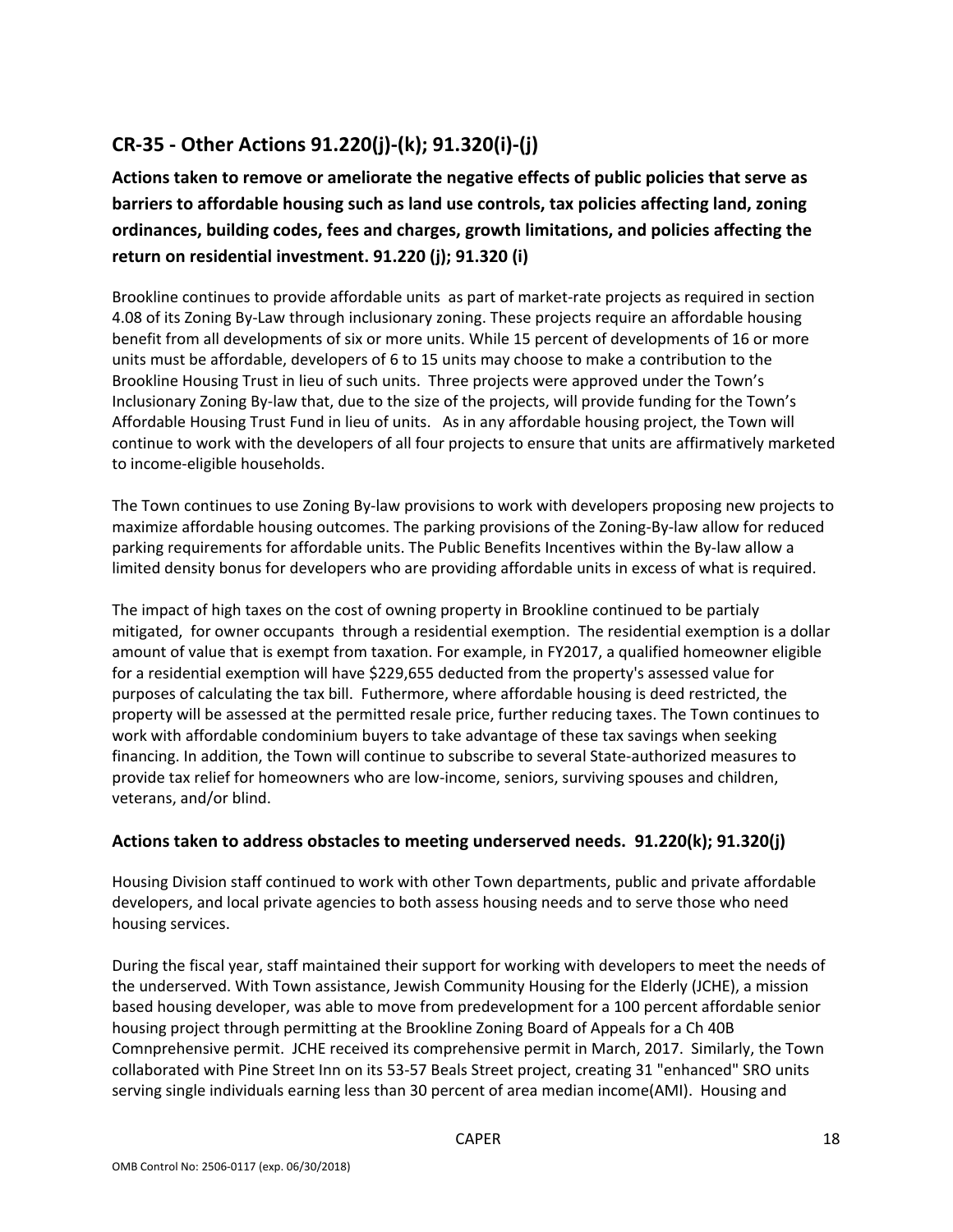Community Development staff also worked with the Brookline Housing Authority to assure the preservation of its housing stock through the provision of CDBG and HOME funds for capital improvements, and to access project-based subsidies for projects under development.

#### **Actions taken to reduce lead‐based paint hazards. 91.220(k); 91.320(j)**

The Town continued to reduce the risks of lead‐based paint poisoning both for publically funded properties, as well as in private housing. Whenever a tenant filed a complaint or if any inspection was required by the State Sanitary Code and the unit is occupied children under the age of six years, Brookline's health inspector performed a lead determination. The Health and Building Departments also ensure that contractors followed the EPA Renovation, Repair, and Painting Rule (RRP Rule) entailing safe work practices when working in residential properties built before 1978.

According to the Massachusetts Department of Public Health Childhood Lead Poisoning Prevention Program, 1,427 Brookline children under the age of six were screened for lead poisoning during the period of 1/1/16 to 12/31/16. Of that number , two were confirmed to have elevated lead poisoning levels over the 10 micrograms per deciliter limit established by the State Lead law. This is significant given that 88 percent of the Town's housing stock was built before 1978.

The Town continued to require lead paint abatement as party of renovation programs for affordable housing undertaken by private non-profit developers using public funds. The substantial rehabilitation of 51-57 Beals Street required lead paint abatement due to funding received from HOME, CDBG, and federal Low Income Housing Tax Credits. Construction was fully completed in FY 2017, and included lead abatement of both multi‐family properties.

The Housing Division continued to act as the authorized processing agency for the MassHousing "Get the Lead Out", a low cost loan program for lead removal. The program provides zero to two percent financing to owners of buildings with one to four units. This includes owner occupants whose incomes fall under certain low- and upper-moderate income limits and investor/non-profit owners who serve income‐eligible tenants. The Town does an initial eligibility determination, assists the borrower in completing the loan package, and then assists the borrower in the lead abatement process required under Massachusetts State Law. However, while the Division receives inquiries (2 inquiries in FY17), the usefulness of this program in the town is limited due to the high proportion of condominium and rental units that are in relatively large buildings where access to common area testing and abatement may be more complicated. Some have even found the program daunting due to elements involved in the process. In addition, as housing costs continue to go up, many households do not meet the income eligibility standards set for this program.

Collaboration will continue between the Planning and Community Development Department, the Health and Building Departments to disseminate information and resources available to at‐risk populations and key stakeholders.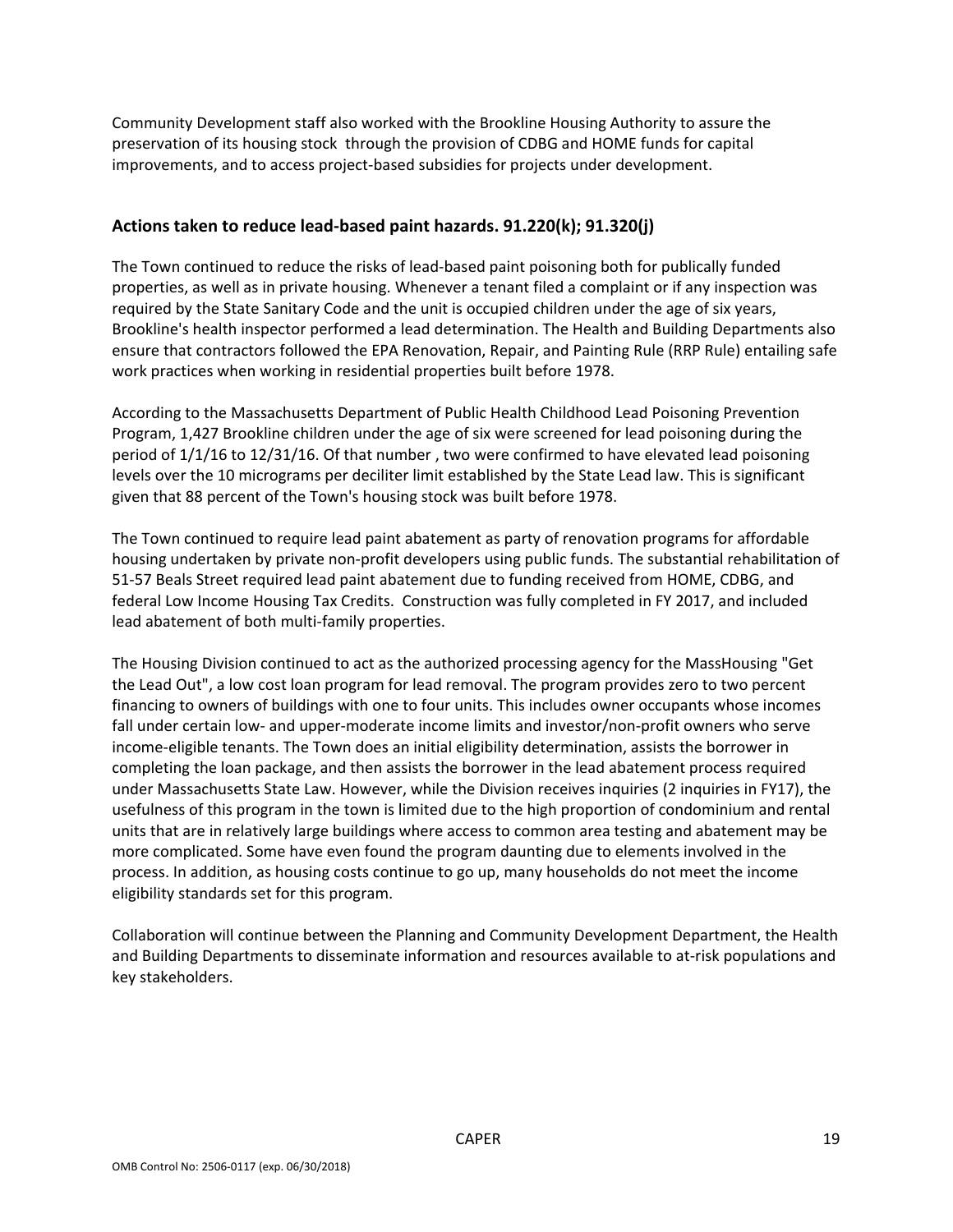### **Actions taken to reduce the number of poverty‐level families. 91.220(k); 91.320(j)**

One of the most challenging issues facing households living below the poverty line in Brookline is the high cost of rental housing. Brookline continues to work to provide housing opportunities for very low‐ income households earning less than 30 percent of area median income. As in prior years, the Town used CDBG funding to support capital improvements at properties owned by the Brookline Housing Authority (BHA).

The Town supports a number of programs through the CDBG program, particularly public services aimed at benefitting low‐income households. These programs include, but not limited to, the Next Steps Program, the Brookline Learning Project, the Parent Child Home Program, and the Brookline Community Mental Health Center. These programs and agencies have created programs needed to meet the ever‐ growing need of very‐low income households to help them address quality of life issues.

The Brookline Commission for Women, a non‐profit, holds a winter clothing drive for Dress For Success and offers services and supplies to underpriveleged women entering the workforce. They work with the Jennifer A. Lynch Committee Against Domestic Violence to sponsor the Making Cent\$ of money series of money management seminars for women.

The Town's Steps to Success (STS) program, with a mission to end generational poverty, one student at a time, assisted low‐income public school students with year‐round academic support and summer training experiences. The BHA, in conjunction with STS, sought to engage residents of the Town who experince language barriers by providing ESOL classes. The program engaged partner agencies as a core aspect of its mission for a comprehensive, community‐based approach to adult learning in Brookline.

### **Actions taken to develop institutional structure. 91.220(k); 91.320(j)**

Housing and Community Development staff continued to collaborate with a number of Town departments, including the Health Department, which enforces health and sanitary codes and provides oversight in the area of lead paint and asbestos issues, as well as permitting for lodging houses. Staff works with the Council on Aging to explore housing models for meeting the needs of Brookline's aging population. Collaboration continues with the Brookline Community Mental Health Center , a stakeholder in the former Brookline‐Newton‐Waltham‐Watertown (BNWW) Continuum of Care(C of C) before the move to balance-of-state. As a recipient of Emergency Solutions Grant (ESG) funding, BCMHC provides services to the four former Continuum of Care communities with homeless prevention programs. Lastly, Housing staff continued engagement with the Town's Veteran's office and School Department personnel, in promoting new affordable housing opportunities.

Housing and Community Development Staff continue to collaborate and liaise with the former BNWW C of C communities in order to inform policies and strategies to ensure homeless individuals and families receive needed services and move into permanent supportive housing.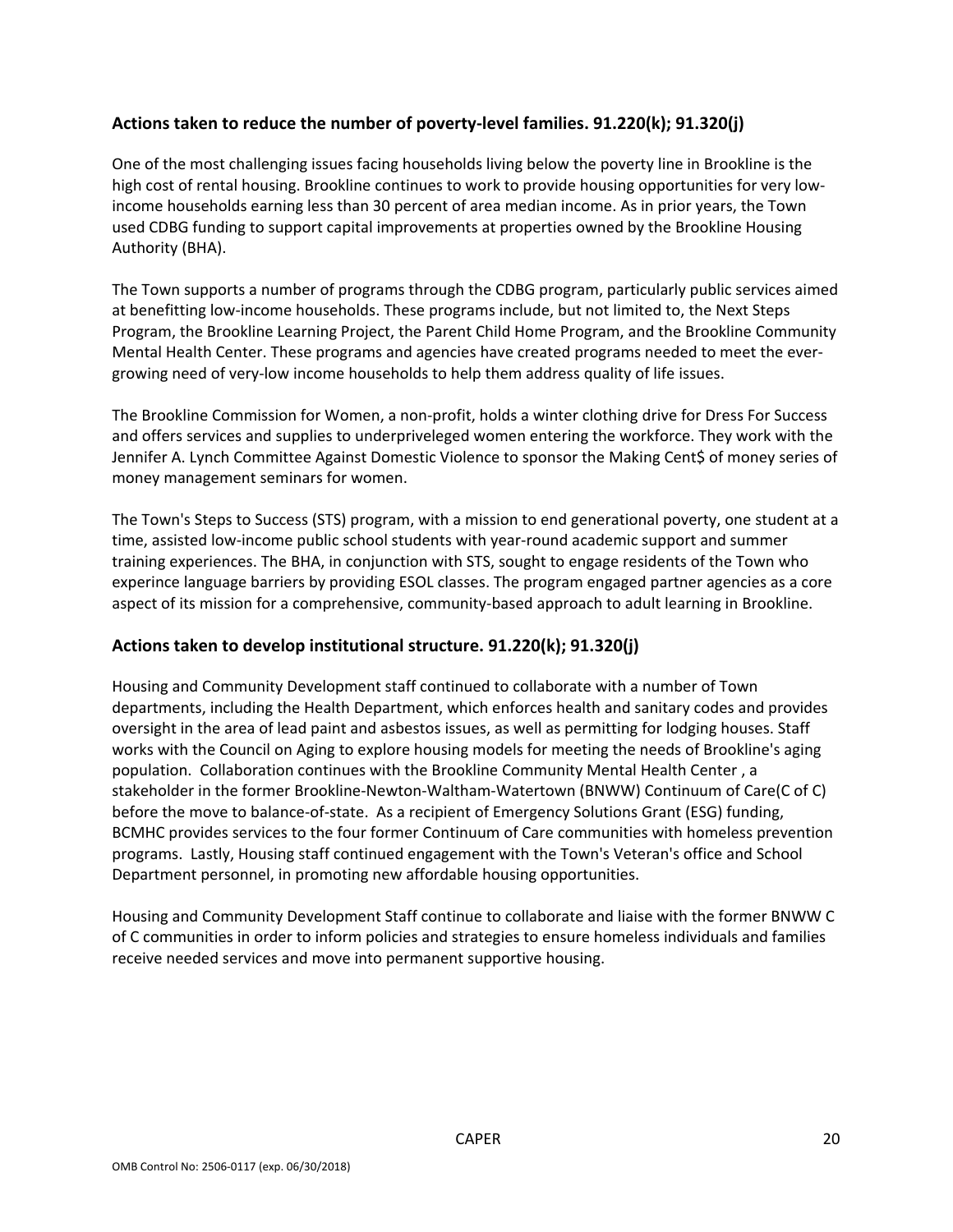### **Actions taken to enhance coordination between public and private housing and social service agencies. 91.220(k); 91.320(j)**

The Brookline Community Mental Health Center and the Town's Diversity, Inclusion and Community Relations Department provide on‐going case management to households that are homeless or at risk of being homeless, and links them to specific needed resources such as the Brookline Safety Net (providing short term emergency cash assistance which is available from the Brookline Community Foundation), and/or government entitlement programs such as fuel assistance, Section 8, public housing, SNAP benefits, and MassHealth. All mainstream resources are sought by public, private housing, and social services agencies since they continue to collaborate to help meet the needs of vulnerable populations.

With a limited pool of ever-shrinking resources available to these and other agencies, the most efficient way to meet the on-going needs of different populations is to foster collaboration among public, private, and social service agencies. Subrecipients of the grant are encouraged to share their respective expertise to benefit their peers, and there is an ongoing history of regular meetings among Town agencies to discuss collaboration and coordination of resources.

### **Identify actions taken to overcome the effects of any impediments identified in the jurisdictions analysis of impediments to fair housing choice. 91.520(a)**

With Town Meeting approval, The Office of Diversity, Inclusion and Community Relations (ODICR) in conjunction with the Commission for Diversity, Inclusion and Community Relations (CDICR) revised its governing by‐law in November 2016, including its complaint procedure.

An on‐line complaint form includes the capacity to field complaints for fair housing. The complaint process is universal in that its intention is to offer an avenue for recourse to individuals who claim to be subjected to discriminatory practices, including housing discrimination. Major changes to the complaint process and procedure include: 1) Actions taken and other useful measures can be recorded within a database; 2) Data can more easily be quantified and summed; 3) Data can be analyzed for trends and intervention efficacy; 4) Complaint form is more user friendly; and 5) System provides the capacity for oversight while limiting access to a complainant's private information.

Changes to the governing by‐law address fair housing in order make it consistent with the by‐laws that govern the CDICR. The by-law amendments will restructure how the CDICR and the ODICR proceed to manage fair housing cases, and do not broaden or restrict Fair Housing Laws or regulations.

The need for increased supportive housing for persons with mental and physical disabilities continues. Housing opportunities for persons living on SSI and SSDI are very limited. To address this impediment, the Town continued to seek opportunities to work with service‐orientated non‐profits to create new opportunities to provide housing with both supportive‐services as well as wheel‐chair accessible living space. Two of the units that Pine Street Inn rehabilitated as part of the Beals Street project serve extremely low‐income households and are wheelchair accessible in order to serve adults with disabilities.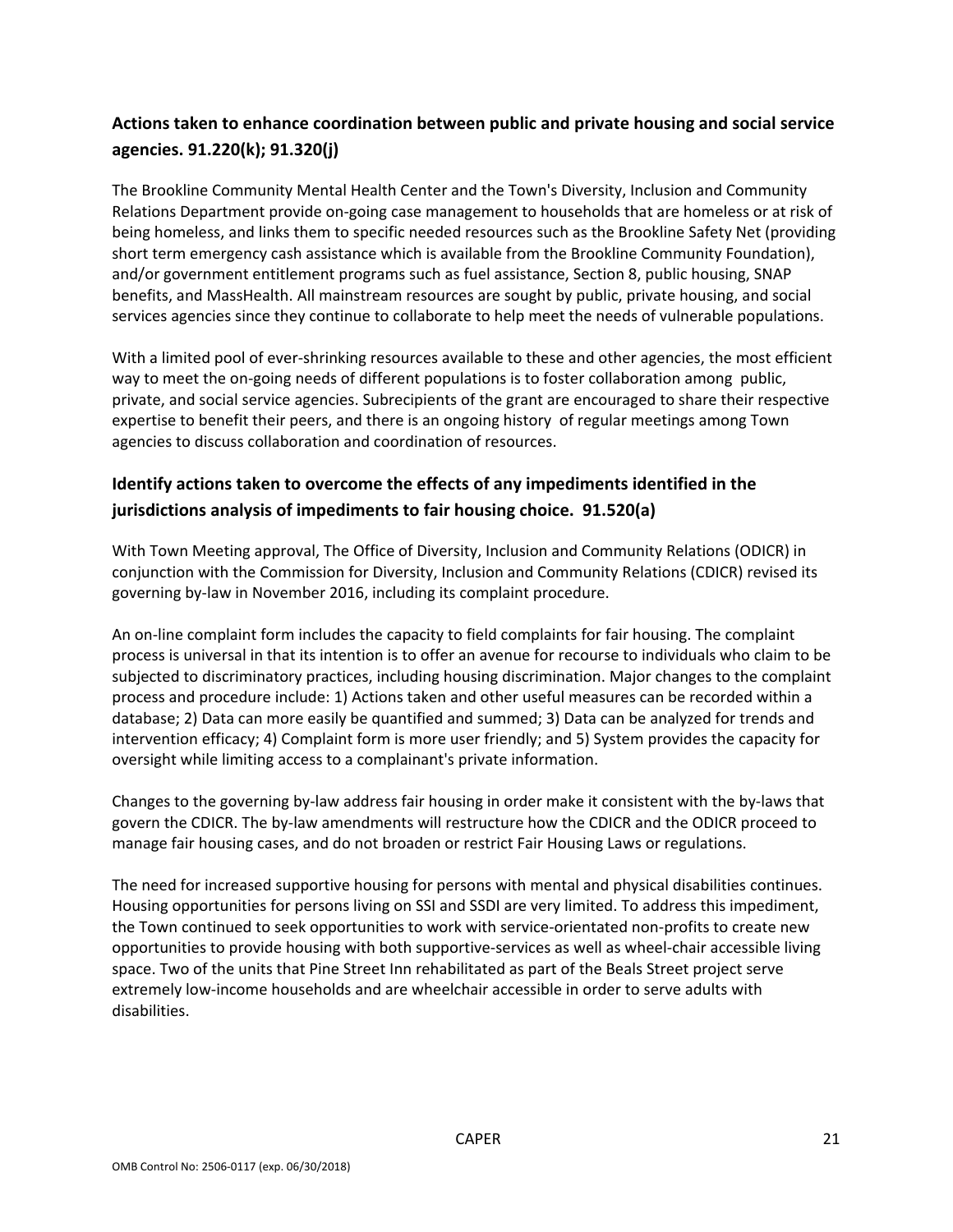### **CR‐40 ‐ Monitoring 91.220 and 91.230**

**Describe the standards and procedures used to monitor activities carried out in furtherance of the plan and used to ensure long‐term compliance with requirements of the programs involved, including minority business outreach and the comprehensive planning requirements**

**HOME:** The Town's HOME‐funded projects in Brookline have fewer than 25 units an on‐site inspection is required every two years. Housing staff completed three Housing Quality Standards (HQS) HQS inspections in FY 2017. Tenant re-certifications are done on an annual basis, and took place in fiscal year 2017 as well.

Additionally, all homeowners who have received financial assistance through the Homebuyer Assistance program (or have deed restrictions under the Town‐sponsored programs) are monitored on an annual basis to verify continued owner ocupancy. The Brookline Homebuyer programs require that all units purchased with HOME funds remain buyer‐occupied throughout the term of the mortgage. Each buyer is contacted by certified mail with a return receipt request. The owner must sign and return an enclosed certification that s/he still occupies the unit as his/her primary residence and that s/he is in compliance with all terms, conditions, and requirements set forth in the mortgage and promissory note.

Owner occupancy is also confirmed through an Assessor's Office determination that the owner continues to qualify for the Town's residential exemption, and through review of annual Town‐ generated street listings. If an unit is found to be out of compliance, Housing Division staff will work with Town Counsel to initiate foreclosure and recapture the unit. All current participants continue to comply with the requirements under the program regulations.

**CDBG:** The Town monitors recipients within the first quarter of the program fiscal year. If risk analyses dictate the on‐going program review is necessary, ongoing monitoring is undertaken. After an initial round of monitoring in the fall of 2016, there were no programs deemed to be at risk and no remediation plans were implemented.

Initial program monitors help staff to evaluate programs and to identify issues to determine if technical assistance is needed. These initial meeting help expedite monitoring when it occurs later in the fiscal year, particularly with public service subrecipients, who are required to submit income eligibility documentation for review prior to the first invoice.

Subrecipients whose projects involve Davis‐Bacon labor standards are sent ‐‐ prior to the execution of their contract ‐‐ a communication stating their requirement to administer and enforce federal labor provisions. The latest edition of "Making Davis‐Bacon Work‐A Contractor's Guide to Prevailing Wage Requirements for Federally Assisted Construction Projects‐2012" (prepared by HUD) is sent to recipeints in electronic copy. Staff meet and and discuss/clarify these requirements with project managers as needed.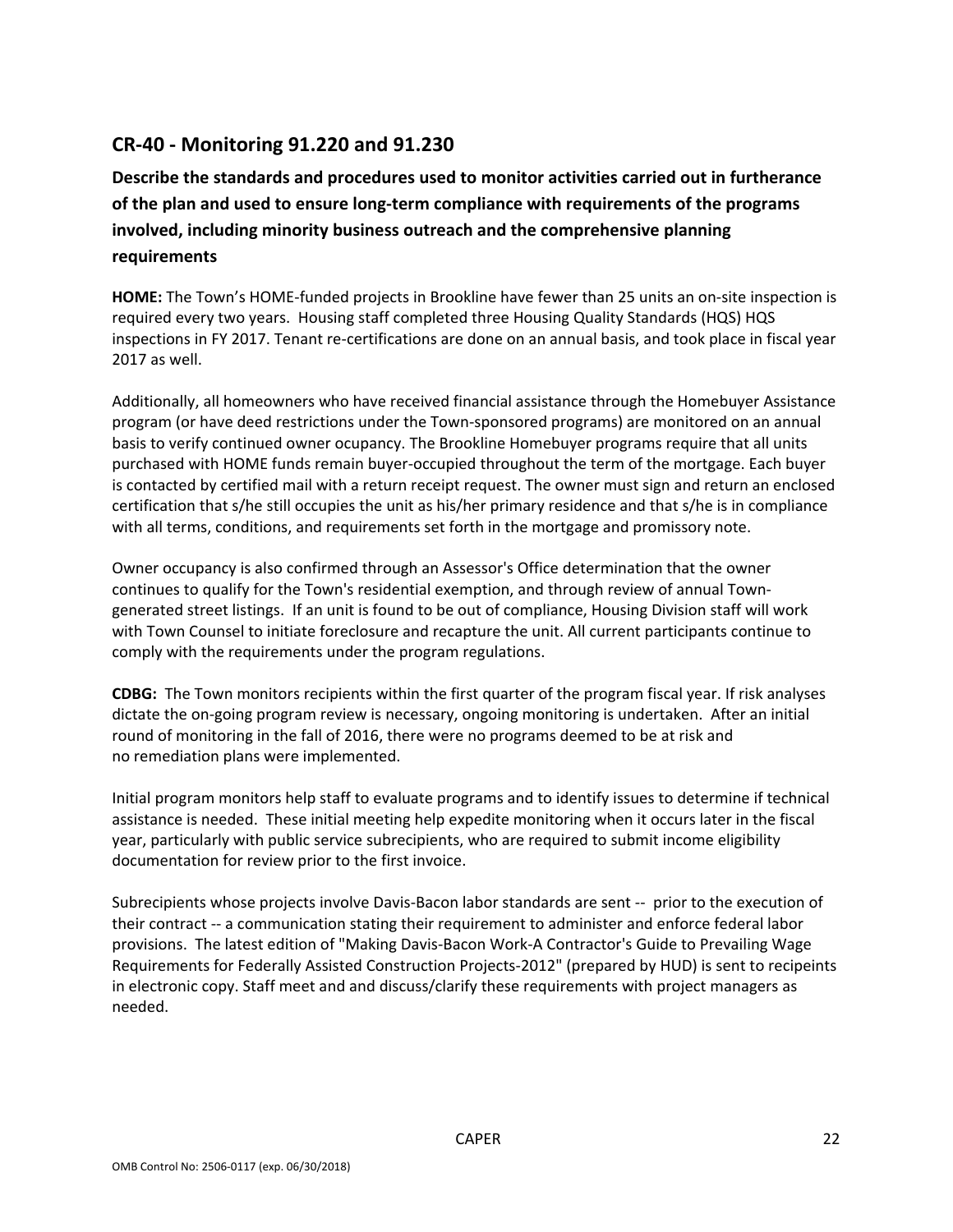### **Citizen Participation Plan 91.105(d); 91.115(d)**

### **Describe the efforts to provide citizens with reasonable notice and an opportunity to comment on performance reports**.

Program regulations mandate citizen participation throughout the fiscal year as well as notification on specific documents or actions. A legal ad was placed in the September 7, 2017 edition of the **Brookline TAB** to inform members of the Brookline community of the opportunity to comment on the FY 2017 Consolidated Annual Performance and Evaluation Plan (CAPER). The **TAB** is available for free in print and online to all residents of the Town. Beginning September 8 to September 23, 2017, the term of the 15 day comment period for this report, no comments were received. This document was available in Brookline Town Hall at the Planning and Community Development Office and on the Town's web site for review.

### **CR‐45 ‐ CDBG 91.520(c)**

### **Specify the nature of, and reasons for, any changes in the jurisdiction's program objectives and indications of how the jurisdiction would change its programs as a result of its experiences.**

During the course of FFY 2016 (FY 2017) there was no necessity to change program objectives slated the Town's latest Five Year Plan (2016‐2020) and/or Annual Action Plan for FY2016. Not applicable.

### **Does this Jurisdiction have any open Brownfields Economic Development Initiative (BEDI) grants?**

No

**[BEDI grantees] Describe accomplishments and program outcomes during the last year.**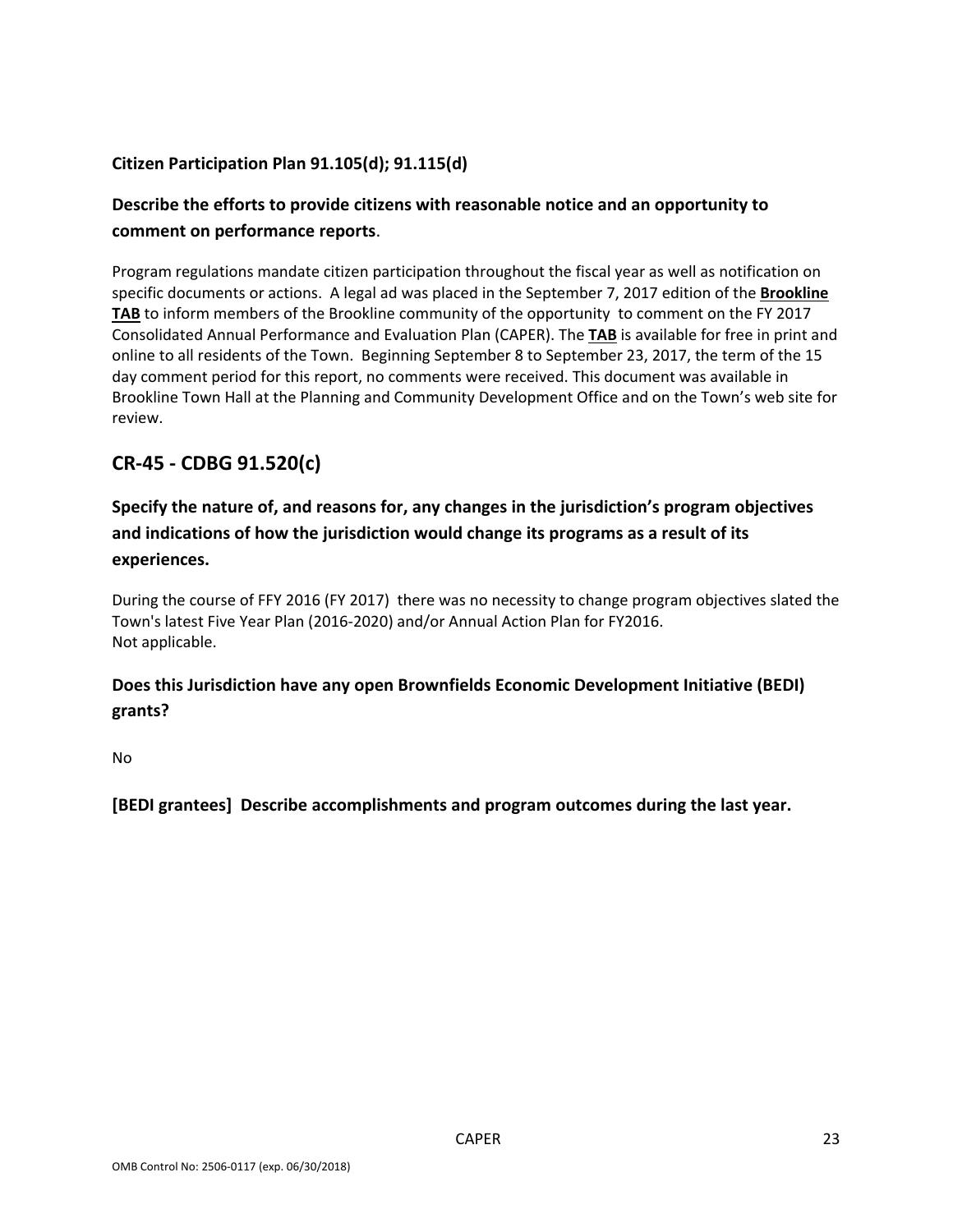|                | Office of Community Planning and Development     | DATE: | $09 - 21 - 17$ |
|----------------|--------------------------------------------------|-------|----------------|
|                | U.S. Department of Housing and Urban Development | TIME: | 15:35          |
| $\overline{Q}$ | Integrated Disbursement and Information System   | PAGE: |                |
| <b>AND</b>     | PR26 - CDBG Financial Summary Report             |       |                |
|                | Program Year 2016                                |       |                |
|                | BROOKLINE, MA                                    |       |                |
|                |                                                  |       |                |

| PART I: SUMMARY OF CDBG RESOURCES                                              |              |
|--------------------------------------------------------------------------------|--------------|
| 01 UNEXPENDED CDBG FUNDS AT END OF PREVIOUS PROGRAM YEAR                       | 1,379,698.64 |
| 02 ENTITLEMENT GRANT                                                           | 1,345,269.00 |
| 03 SURPLUS URBAN RENEWAL                                                       | 0.00         |
| 04 SECTION 108 GUARANTEED LOAN FUNDS                                           | 0.00         |
| 05 CURRENT YEAR PROGRAM INCOME                                                 | 156.793.73   |
| 05a CURRENT YEAR SECTION 108 PROGRAM INCOME (FOR SI TYPE)                      | 0.00         |
| 06 FUNDS RETURNED TO THE LINE-OF-CREDIT                                        | 0.00         |
| 06a FUNDS RETURNED TO THE LOCAL CDBG ACCOUNT                                   | 0.00         |
| 07 ADJUSTMENT TO COMPUTE TOTAL AVAILABLE                                       | 0.00         |
| 08 TOTAL AVAILABLE (SUM, LINES 01-07)                                          | 2.881.761.37 |
| PART II: SUMMARY OF CDBG EXPENDITURES                                          |              |
| 09 DISBURSEMENTS OTHER THAN SECTION 108 REPAYMENTS AND PLANNING/ADMINISTRATION | 1,057,787.76 |
| 10 ADJUSTMENT TO COMPUTE TOTAL AMOUNT SUBJECT TO LOW/MOD BENEFIT               | 0.00         |
| 11 AMOUNT SUBJECT TO LOW/MOD BENEFIT (LINE 09 + LINE 10)                       | 1,057,787.76 |
| 12 DISBURSED IN IDIS FOR PLANNING/ADMINISTRATION                               | 227,539.08   |
| 13 DISBURSED IN IDIS FOR SECTION 108 REPAYMENTS                                | 0.00         |
| 14 ADJUSTMENT TO COMPUTE TOTAL EXPENDITURES                                    | 0.00         |
| 15 TOTAL EXPENDITURES (SUM, LINES 11-14)                                       | 1,285,326.84 |
| 16 UNEXPENDED BALANCE (LINE 08 - LINE 15)                                      | 1,596,434.53 |
| PART III: LOWMOD BENEFIT THIS REPORTING PERIOD                                 |              |
| 17 EXPENDED FOR LOW/MOD HOUSING IN SPECIAL AREAS                               | 0.00         |
| 18 EXPENDED FOR LOW/MOD MULTI-UNIT HOUSING                                     | 692,377.15   |
| 19 DISBURSED FOR OTHER LOW/MOD ACTIVITIES                                      | 365,410.61   |
| 20 ADJUSTMENT TO COMPUTE TOTAL LOW/MOD CREDIT                                  | 0.00         |
| 21 TOTAL LOW/MOD CREDIT (SUM, LINES 17-20)                                     | 1,057,787.76 |
| 22 PERCENT LOW/MOD CREDIT (LINE 21/LINE 11)                                    | 100.00%      |
| LOW/MOD BENEFIT FOR MULTI-YEAR CERTIFICATIONS                                  |              |
| 23 PROGRAM YEARS(PY) COVERED IN CERTIFICATION                                  | PY: PY: PY:  |
| 24 CUMULATIVE NET EXPENDITURES SUBJECT TO LOW/MOD BENEFIT CALCULATION          | 0.00         |
| 25 CUMULATIVE EXPENDITURES BENEFITING LOW/MOD PERSONS                          | 0.00         |
| 26 PERCENT BENEFIT TO LOW/MOD PERSONS (LINE 25/LINE 24)                        | 0.00%        |
| PART IV: PUBLIC SERVICE (PS) CAP CALCULATIONS                                  |              |
| 27 DISBURSED IN IDIS FOR PUBLIC SERVICES                                       | 186,625.19   |
| 28 PS UNLIQUIDATED OBLIGATIONS AT END OF CURRENT PROGRAM YEAR                  | 0.00         |
| 29 PS UNLIQUIDATED OBLIGATIONS AT END OF PREVIOUS PROGRAM YEAR                 | 0.00         |
| 30 ADJUSTMENT TO COMPUTE TOTAL PS OBLIGATIONS                                  | 0.00         |
| 31 TOTAL PS OBLIGATIONS (LINE 27 + LINE 28 - LINE 29 + LINE 30)                | 186,625.19   |
| 32 ENTITLEMENT GRANT                                                           | 1,345,269.00 |
| 33 PRIOR YEAR PROGRAM INCOME                                                   | 39,261.30    |
| 34 ADJUSTMENT TO COMPUTE TOTAL SUBJECT TO PS CAP                               | 0.00         |
| 35 TOTAL SUBJECT TO PS CAP (SUM, LINES 32-34)                                  | 1,384,530.30 |
| 36 PERCENT FUNDS OBLIGATED FOR PS ACTIVITIES (LINE 31/LINE 35)                 | 13.48%       |
| PART V: PLANNING AND ADMINISTRATION (PA) CAP                                   |              |
| 37 DISBURSED IN IDIS FOR PLANNING/ADMINISTRATION                               | 227,539.08   |
| 38 PA UNLIQUIDATED OBLIGATIONS AT END OF CURRENT PROGRAM YEAR                  |              |
|                                                                                | 0.00<br>0.00 |
| 39 PA UNLIQUIDATED OBLIGATIONS AT END OF PREVIOUS PROGRAM YEAR                 |              |
| 40 ADJUSTMENT TO COMPUTE TOTAL PA OBLIGATIONS                                  | 0.00         |
| 41 TOTAL PA OBLIGATIONS (LINE 37 + LINE 38 - LINE 39 + LINE 40)                | 227,539.08   |
| 42 ENTITLEMENT GRANT                                                           | 1,345,269.00 |
| 43 CURRENT YEAR PROGRAM INCOME                                                 | 156,793.73   |
| 44 ADJUSTMENT TO COMPUTE TOTAL SUBJECT TO PA CAP                               | 0.00         |
| 45 TOTAL SUBJECT TO PA CAP (SUM, LINES 42-44)                                  | 1,502,062.73 |
| 46 PERCENT FUNDS OBLIGATED FOR PA ACTIVITIES (LINE 41/LINE 45)                 | 15.15%       |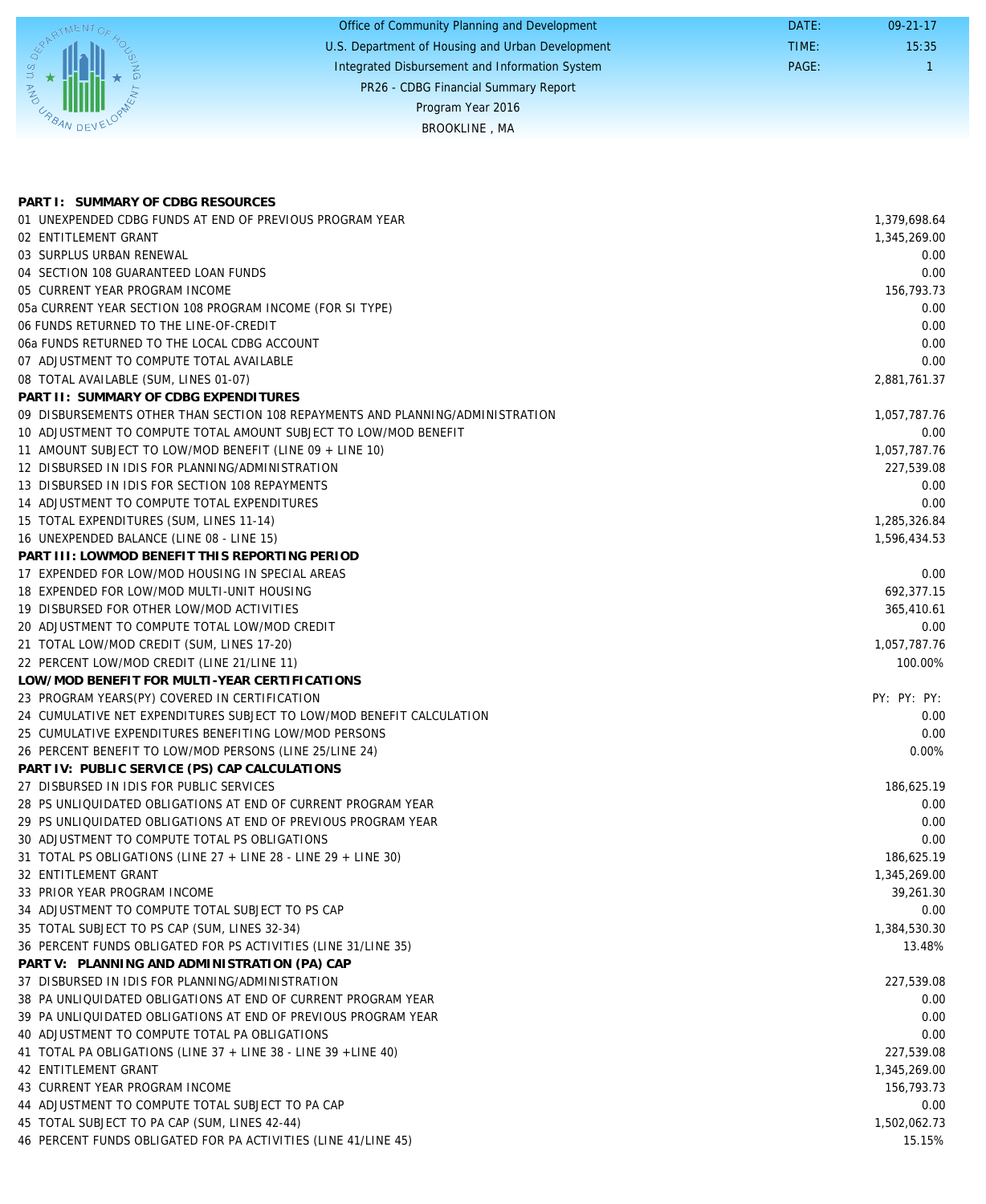

#### U.S. Department of Housing and Urban Development Office of Community Planning and Development

Integrated Disbursement and Information System

 DATE: TIME:

PR26 - CDBG Financial Summary Report

Program Year 2016

#### BROOKLINE , MA

### **LINE 17 DETAIL: ACTIVITIES TO CONSIDER IN DETERMINING THE AMOUNT TO ENTER ON LINE 17**

Report returned no data.

#### **LINE 18 DETAIL: ACTIVITIES TO CONSIDER IN DETERMINING THE AMOUNT TO ENTER ON LINE 18**

| Plan Year | <b>IDIS Project</b> | <b>IDIS</b><br>Activity | <b>Activity Name</b>                                             | Matrix<br>Code | National<br>Objective | Drawn Amount |
|-----------|---------------------|-------------------------|------------------------------------------------------------------|----------------|-----------------------|--------------|
| 2014      | 4                   | 609                     | AFFORDABLE HOUSING PROGRAM                                       | 14B            | <b>LMH</b>            | \$46,964.30  |
|           |                     |                         |                                                                  | 14B            | Matrix Code           | \$46,964.30  |
| 2015      | 4                   | 622                     | Energy Efficiency, Resident Security Projects                    | 14C            | <b>LMH</b>            | \$213,161.06 |
| 2016      |                     | 630                     | Resident Security, Playgrounds, and Capital Improvements Project | 14C            | <b>LMH</b>            | \$208,004.00 |
|           |                     |                         |                                                                  | 14C            | Matrix Code           | \$421,165.06 |
| 2016      | 4                   | 631                     | Housing Division                                                 | 14J            | <b>LMH</b>            | \$224,247.79 |
|           |                     |                         |                                                                  | 14J            | Matrix Code           | \$224,247.79 |
| Total     |                     |                         |                                                                  |                |                       | \$692,377.15 |

#### **LINE 19 DETAIL: ACTIVITIES INCLUDED IN THE COMPUTATION OF LINE 19**

| Plan Year  | <b>IDIS Project</b> | <b>IDIS Activity</b> | Voucher<br>Number | <b>Activity Name</b>                             | Matrix<br>Code | National<br>Objective | Drawn Amount |
|------------|---------------------|----------------------|-------------------|--------------------------------------------------|----------------|-----------------------|--------------|
| 6<br>2016  |                     | 632                  | 6055327           | Gateway East: Right-of Way Acquisition           | 01             | <b>LMA</b>            | \$640.00     |
|            |                     |                      |                   | 01                                               | Matrix Code    | \$640.00              |              |
| 2008       | 3                   | 483                  | 5965640           | GATEWAY EAST ENGINEERING                         | 03K            | <b>LMA</b>            | \$27,098.24  |
| 2008       | 3                   | 483                  | 5970865           | <b>GATEWAY EAST ENGINEERING</b>                  | 03K            | <b>LMA</b>            | \$15,370.53  |
| 2008       | 3                   | 483                  | 6026380           | <b>GATEWAY EAST ENGINEERING</b>                  | 03K            | <b>LMA</b>            | \$45,662.36  |
| 2008       | 3                   | 483                  | 6056859           | <b>GATEWAY EAST ENGINEERING</b>                  | 03K            | <b>LMA</b>            | \$13,955.21  |
|            |                     |                      |                   |                                                  | 03K            | Matrix Code           | \$102,086.34 |
| 2014       | 1                   | 611                  | 5965640           | Gateway East Pedestrian Bridge Demolition        | 04             | LMA                   | \$13,436.56  |
| 2014       | $\mathbf{1}$        | 611                  | 5976026           | Gateway East Pedestrian Bridge Demolition        | 04             | LMA                   | \$40,309.69  |
| 2014       | 1                   | 611                  | 6021425           | Gateway East Pedestrian Bridge Demolition        | 04             | LMA                   | \$22,312.83  |
|            |                     |                      |                   |                                                  | 04             | Matrix Code           | \$76,059.08  |
| 2016       | 9                   | 635                  | 5968376           | Brookline Elder Taxi Service                     | 05A            | <b>LMC</b>            | \$479.86     |
| 2016       | 9                   | 635                  | 5971003           | Brookline Elder Taxi Service                     | 05A            | <b>LMC</b>            | \$1,859.65   |
| 2016       | 9                   | 635                  | 5974669           | Brookline Elder Taxi Service                     | 05A            | <b>LMC</b>            | \$699.86     |
| 2016       | 9                   | 635                  | 5997446           | Brookline Elder Taxi Service                     | 05A            | <b>LMC</b>            | \$20,244.30  |
| 2016       | 9                   | 635                  | 6021417           | Brookline Elder Taxi Service                     | 05A            | <b>LMC</b>            | \$3,126.09   |
| 2016       | 9                   | 635                  | 6026379           | Brookline Elder Taxi Service                     | 05A            | <b>LMC</b>            | \$1,432.36   |
| 2016       | 9                   | 635                  | 6036412           | Brookline Elder Taxi Service                     | 05A            | <b>LMC</b>            | \$1,553.72   |
| 2016       | 9                   | 635                  | 6055327           | Brookline Elder Taxi Service                     | 05A            | <b>LMC</b>            | \$2,349.72   |
| 2016       | 9                   | 635                  | 6055952           | Brookline Elder Taxi Service                     | 05A            | <b>LMC</b>            | \$2,275.65   |
|            |                     |                      |                   |                                                  | 05A            | Matrix Code           | \$34,021.21  |
| 2016       | 11                  | 636                  | 6026379           | Next Steps Program                               | 05H            | <b>LMC</b>            | \$8,109.00   |
| 2016       | 13                  | 638                  | 6021417           | Brookline Learning Project                       | 05H            | <b>LMC</b>            | \$4,034.50   |
| 2016       | 13                  | 638                  | 6055327           | Brookline Learning Project                       | 05H            | <b>LMC</b>            | \$4,034.50   |
| 2016       | 14                  | 639                  | 6021417           | Youth Training Program                           | 05H            | <b>LMC</b>            | \$28,411.92  |
| 2016<br>14 |                     | 639                  | 6055327           | Youth Training Program                           | 05H            | <b>LMC</b>            | \$25,244.06  |
|            |                     |                      |                   |                                                  | 05H            | Matrix Code           | \$69,833.98  |
| 2016       | 12                  | 637                  | 6021417           | Parent Child Home Program                        | 05L            | <b>LMC</b>            | \$7,652.00   |
|            |                     |                      |                   |                                                  | 05L            | Matrix Code           | \$7,652.00   |
| 2016       | $\overline{7}$      | 633                  | 5997446           | <b>BCMHC Adolescent Outreach Program</b>         | 050            | <b>LMC</b>            | \$20,090.00  |
| 2016       | $\overline{7}$      | 633                  | 6026379           | <b>BCMHC Adolescent Outreach Program</b>         | 050            | <b>LMC</b>            | \$20,519.00  |
| 2016       | 8                   | 634                  | 5997446           | Comprehensive Services For Children and Families | 050            | <b>LMC</b>            | \$10,990.00  |
| 2016       | 8                   | 634                  | 6021417           | Comprehensive Services For Children and Families | 050            | <b>LMC</b>            | \$10,360.00  |
| 2016       | 8                   | 634                  | 6026379           | Comprehensive Services For Children and Families | 050            | <b>LMC</b>            | \$13,159.00  |
|            |                     |                      |                   |                                                  | 050            | Matrix Code           | \$75,118.00  |